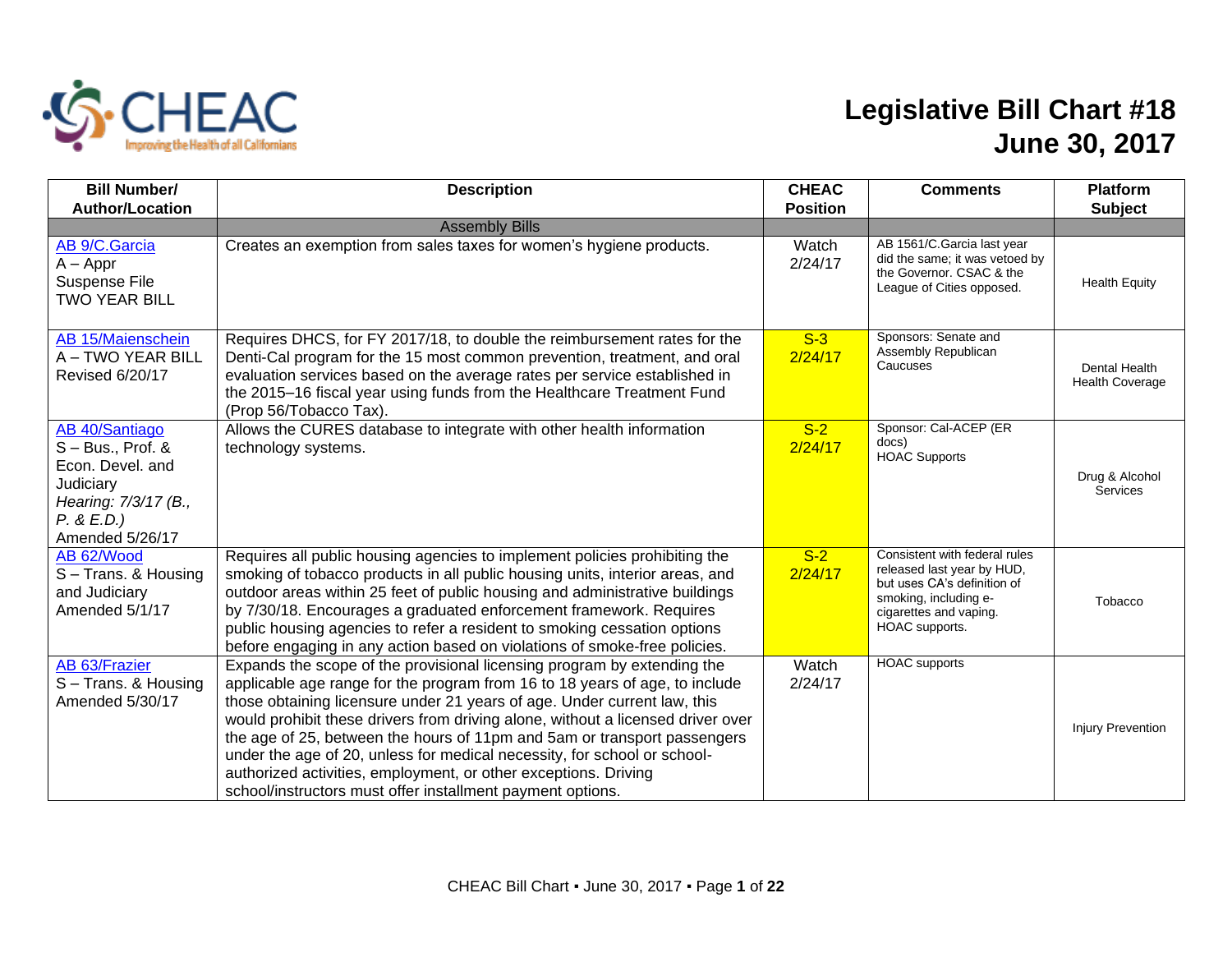| <b>Bill Number/</b>                                                                                                                      | <b>Description</b>                                                                                                                                                                                                                                                                                                                                                                                                                                                                                                                                                                                                                                                                                                                                                                                                                                                                                                                                                                                                                                                                                                                                                                                             | <b>CHEAC</b>                                      | <b>Comments</b>                                                                                                                                                                      | <b>Platform</b>         |
|------------------------------------------------------------------------------------------------------------------------------------------|----------------------------------------------------------------------------------------------------------------------------------------------------------------------------------------------------------------------------------------------------------------------------------------------------------------------------------------------------------------------------------------------------------------------------------------------------------------------------------------------------------------------------------------------------------------------------------------------------------------------------------------------------------------------------------------------------------------------------------------------------------------------------------------------------------------------------------------------------------------------------------------------------------------------------------------------------------------------------------------------------------------------------------------------------------------------------------------------------------------------------------------------------------------------------------------------------------------|---------------------------------------------------|--------------------------------------------------------------------------------------------------------------------------------------------------------------------------------------|-------------------------|
| <b>Author/Location</b>                                                                                                                   |                                                                                                                                                                                                                                                                                                                                                                                                                                                                                                                                                                                                                                                                                                                                                                                                                                                                                                                                                                                                                                                                                                                                                                                                                | <b>Position</b>                                   |                                                                                                                                                                                      | <b>Subject</b>          |
| AB 64/Bonta<br>$S - Bus., Prof. &$<br>Econ. Devel and Pub.<br>Safety and Rules<br>Hearing: 7/10/17 (B.,<br>P. & E.D.)<br>Amended 6/27/17 | Applies advertising restrictions on licensees of the medical cannabis system.<br>Defines non-storefront dispensaries (delivery services), microbusinesses,<br>and brick-and-mortar premises. Advances \$3 million to the CHP to start<br>developing standards to recognize impairment and impaired driving. Adds<br>provisions that make it unlawful for a person under the influence of cannabis<br>and cannabis and alcohol to drive a vehicle. Prohibits a person, as<br>specified, from having cannabis or its products (including edibles) in their<br>possession while driving a motor vehicle unless those items are in the trunk<br>of the vehicle or in an area not normally occupied or directly accessible by<br>the driver or passengers (excludes the glove compartment). Other industry<br>provisions. Repeals a requirement, included in SB 94, that limits a<br>licensee to being issued licenses for premises that a separate and<br>distinct. Prohibits a testing licensee from owning a licensed premise<br>for any activity except testing. Requires licensees to display signage<br>educating customers on how to appropriately transport cannabis and<br>cannabis products in a vehicle. | <b>Special</b><br><b>Interest Bill</b><br>2/24/17 | Reconciliation between<br>medical cannabis and Prop<br>64, adult use, programs.<br><b>Gut &amp; Amend</b><br>Amended in light of<br>passage of SB 94 Cannabis<br><b>Trailer Bill</b> | Cannabis                |
| AB 74/Chiu<br>$S - Appr$                                                                                                                 | Creates the Housing for a Healthy California program to be administered by<br>the Department of Housing and Community Development (HCD) with<br>competitive grants going to counties or cities collaborating with a county in<br>the program. HCD would draft guidelines to fund the grants, which could be<br>used for long-term rental assistance or interim housing. Applicants must<br>identify a source of funding that could include county GF, WPC pilot program<br>funds, the Health Home Program or other county-controlled funding.<br>Requires the Legislature to fund the program via an appropriation (yet to be<br>determined).                                                                                                                                                                                                                                                                                                                                                                                                                                                                                                                                                                  | <b>Special</b><br><b>Interest Bill</b><br>2/24/17 | CBHDA supports.                                                                                                                                                                      | <b>Health Equity</b>    |
| AB 76/Chau<br>$S -$ Judiciary<br>Hearing: 7/11/17<br>Amended 6/15/17                                                                     | Prohibits operators of online services/apps or mobile apps from marketing or<br>advertising cannabis to a person who is under 21.                                                                                                                                                                                                                                                                                                                                                                                                                                                                                                                                                                                                                                                                                                                                                                                                                                                                                                                                                                                                                                                                              | Watch<br>2/24/17                                  |                                                                                                                                                                                      | Cannabis                |
| AB 82/Medina<br>$S - Health$<br>Amended 5/30/17                                                                                          | Requires the State Registrar to use diacritical marks (eg: é, ö, ñ) on vital<br>documents such as birth or death certificates and marriage licenses.<br>Specifies that the absence of a diacritical mark on a vital document does not<br>render the document invalid.                                                                                                                                                                                                                                                                                                                                                                                                                                                                                                                                                                                                                                                                                                                                                                                                                                                                                                                                          | Watch<br>2/24/17                                  |                                                                                                                                                                                      | <b>Vital Statistics</b> |
| AB 156/Wood<br>$S - Health$                                                                                                              | Removes language from existing statute for the ACA Transitional<br>Reinsurance Program, which sunset in 2016.                                                                                                                                                                                                                                                                                                                                                                                                                                                                                                                                                                                                                                                                                                                                                                                                                                                                                                                                                                                                                                                                                                  | Watch<br>2/24/17                                  | See AB 157, SB 133 & SB<br>134.                                                                                                                                                      | <b>Health Coverage</b>  |
| AB 157/Wood<br>$S -$ Health                                                                                                              | Removes language from existing statute for the ACA Transitional<br>Reinsurance Program, which sunset in 2016.                                                                                                                                                                                                                                                                                                                                                                                                                                                                                                                                                                                                                                                                                                                                                                                                                                                                                                                                                                                                                                                                                                  | Watch<br>2/24/17                                  | See AB 156, SB 133 & SB<br>134.                                                                                                                                                      | <b>Health Coverage</b>  |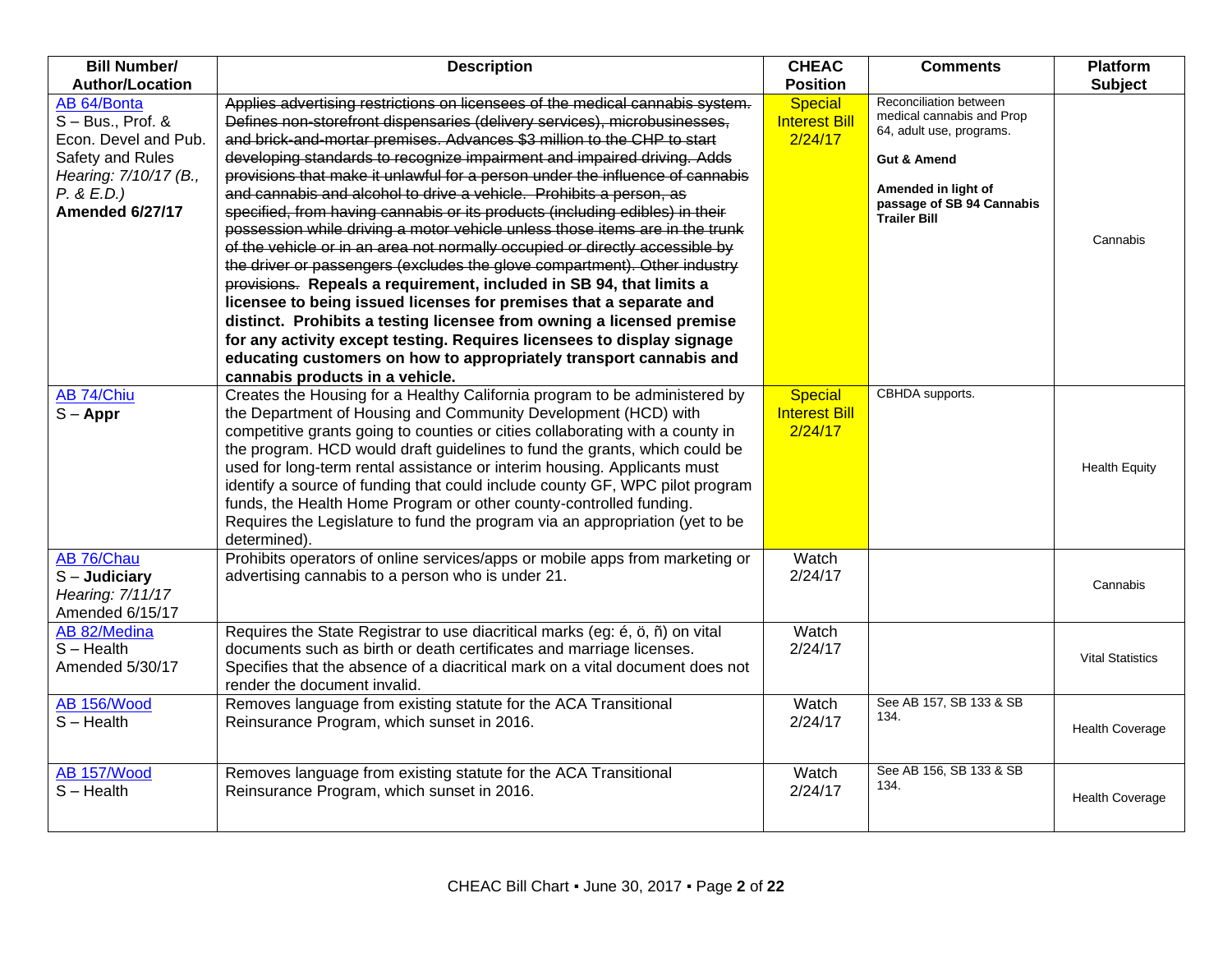| <b>Bill Number/</b>                                                                     | <b>Description</b>                                                                                                                                                                                                                                                                                                                                                                                                                                                                                                                                                                                                      | <b>CHEAC</b>     | <b>Comments</b>                      | <b>Platform</b>            |
|-----------------------------------------------------------------------------------------|-------------------------------------------------------------------------------------------------------------------------------------------------------------------------------------------------------------------------------------------------------------------------------------------------------------------------------------------------------------------------------------------------------------------------------------------------------------------------------------------------------------------------------------------------------------------------------------------------------------------------|------------------|--------------------------------------|----------------------------|
| <b>Author/Location</b>                                                                  |                                                                                                                                                                                                                                                                                                                                                                                                                                                                                                                                                                                                                         | <b>Position</b>  |                                      | <b>Subject</b>             |
| AB 164/Arambula<br>$S - Appr$<br>Hearing: 7/10/17<br>Amended 4/18/17                    | Directs DSS to develop mechanism to respond to the changing needs for<br>food assistance including giving DSS the flexibility to provide assistance<br>when CalFresh benefits are unavailable or inadequate.                                                                                                                                                                                                                                                                                                                                                                                                            | Watch<br>3/10/17 | Sponsor: CA Food Policy<br>Advocates | <b>Health Equity</b>       |
| AB 175/Chau<br>$S -$ Health<br>Hearing: 7/12/17<br>Amended 5/30/17                      | Requires adult use cannabis manufacturers, prior to releasing cannabis<br>infused edible products, to receive approval from CDPH including submitting<br>their packaging and labeling to the Department.                                                                                                                                                                                                                                                                                                                                                                                                                | $S-2$<br>6/8/17  |                                      | Cannabis                   |
| AB 180/Wood<br>$S - Appr$<br>Amended 5/26/17                                            | Changes the frequency of DHCS insurance affordability programs enrollment<br>data reports from a quarterly basis to a biannual basis and changes public<br>availability of reports within 90, rather than 30, days. Requires data within<br>the reports be calculated on at least a quarterly basis. Modifies DHCS<br>reporting timeline for CCS Whole Child Model programs.                                                                                                                                                                                                                                            | Watch<br>2/24/17 | Identical to SB 152.                 | <b>Health Coverage</b>     |
| AB 182/Waldron<br>$S - Appr$<br>Amended 5/26/17                                         | Establishes the Heroin and Opioid Public Education Act (HOPE Act).<br>Requires CDPH to develop a comprehensive and multicultural public<br>education program to combat the heroin and opioid abuse epidemic in CA<br>upon appropriation by the Legislature or receipt of state or federal grant<br>funding until 01/2023. Delineates the elements of the public education<br>campaign.                                                                                                                                                                                                                                  | Watch<br>2/24/17 |                                      | Drug & Alcohol<br>Services |
| AB 186/Eggman<br>S-Health and Pub.<br>Safety<br>Hearing: 6/28/17 (H)<br>Amended 3/23/17 | Authorizes the counties, or cities within the counties, of Alameda, Fresno,<br>Humboldt, Los Angeles, Mendocino, San Francisco, San Joaquin, and Santa<br>Cruz to authorize a supervised injection site within their jurisdiction for those<br>who consume intravenous drugs. Delineates the requirements for these sites<br>and provides prosecutorial immunity for those involved in the operation or<br>use of the site.                                                                                                                                                                                             | Watch<br>2/24/17 |                                      | Drug & Alcohol<br>Services |
| <b>AB 205/Wood</b><br>$S - Health$<br>Amended 5/2/17                                    | Implements changes in federal Medicaid Managed Care law. Requires<br>DHCS to require each Medi-Cal managed care (MCMC) plan to enhance<br>contract services payments to designated public hospital systems, to<br>establish a program for designated public hospital systems to earn<br>performance-based quality incentive payments from MCMCs, and authorizes<br>designated public hospital systems and their affiliated governmental entities,<br>to voluntarily provide the nonfederal share of the capitation rates associated<br>with directed payments and for the quality incentive payments through an<br>IGT. | Watch<br>2/24/17 | Identical to SB 171.                 | <b>Health Coverage</b>     |
| AB 207/Arambula<br>A - Higher Ed<br><b>TWO YEAR BILL</b>                                | Authorizes Cal State Fresno to award the doctor of medicine degree.                                                                                                                                                                                                                                                                                                                                                                                                                                                                                                                                                     | Watch<br>3/10/17 |                                      | Workforce                  |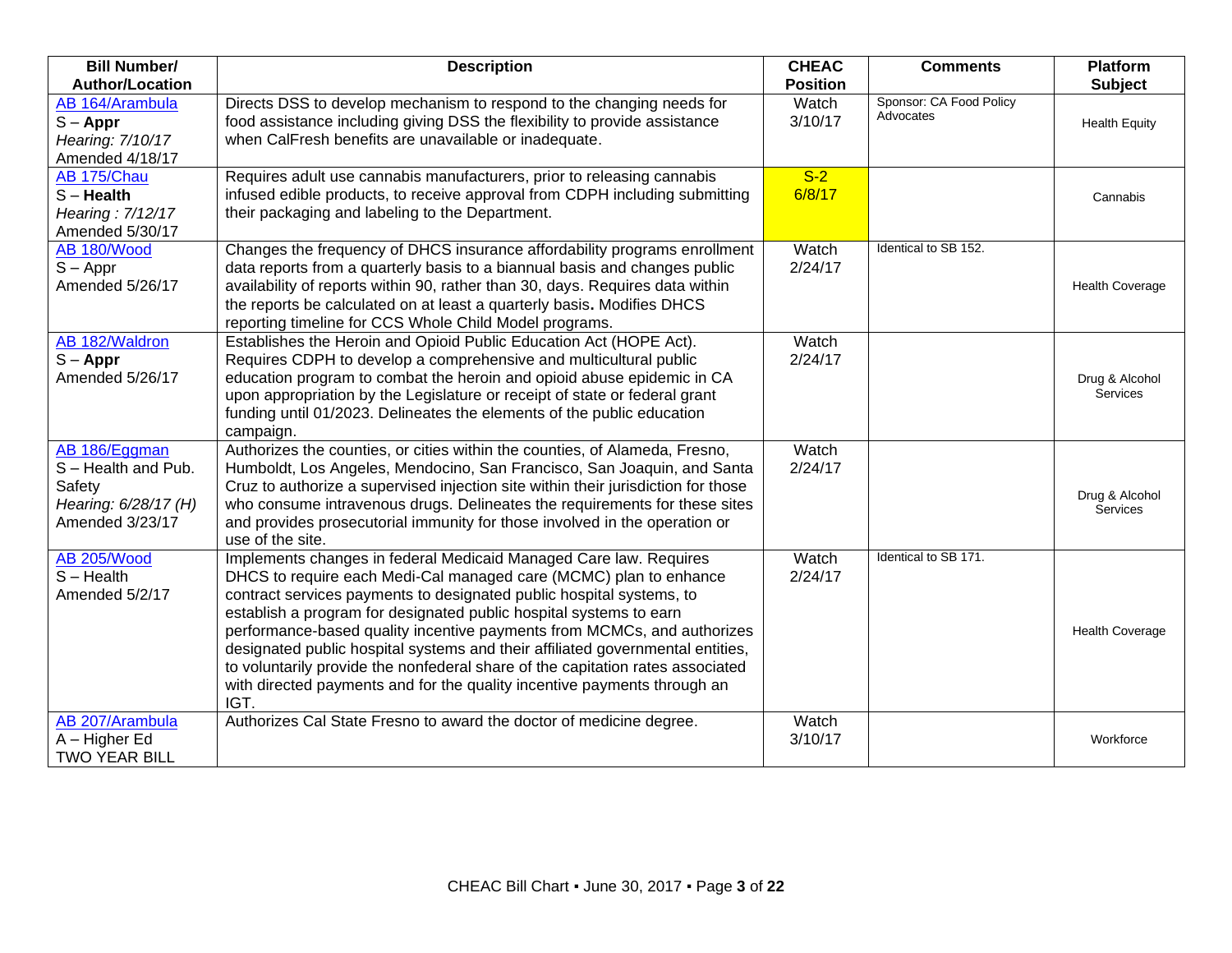| <b>Bill Number/</b><br><b>Author/Location</b>                             | <b>Description</b>                                                                                                                                                                                                                                                                                                                                                                                                                                                                                                                                                                 | <b>CHEAC</b><br><b>Position</b>        | <b>Comments</b>                                                                                                                                                                     | <b>Platform</b><br><b>Subject</b>     |
|---------------------------------------------------------------------------|------------------------------------------------------------------------------------------------------------------------------------------------------------------------------------------------------------------------------------------------------------------------------------------------------------------------------------------------------------------------------------------------------------------------------------------------------------------------------------------------------------------------------------------------------------------------------------|----------------------------------------|-------------------------------------------------------------------------------------------------------------------------------------------------------------------------------------|---------------------------------------|
| AB 210/Santiago                                                           | Allows counties to establish multidisciplinary teams to facilitate the expedited                                                                                                                                                                                                                                                                                                                                                                                                                                                                                                   | $S-2$                                  | LA County sponsored                                                                                                                                                                 |                                       |
| $S -$ Judiciary<br>Amended 5/2/17                                         | identification, assessment and linkage of homeless individuals to housing<br>and supportive services. Allows team member entities to disclose and<br>exchange with one another information and writings related to any<br>information that may be designated as confidential under state law. The<br>sharing of information allowed shall be governed by protocols, as specified,<br>developed by each county describing how and what information can be<br>shared.                                                                                                                | 2/24/17                                |                                                                                                                                                                                     | <b>Health Equity</b>                  |
| AB 214/Weber<br>$S -$ Floor<br>Amended 6/15/17                            | Provides further clarification to state and federal law governing programs<br>aimed at reducing college student hunger including simplifying the<br>administration of CalFresh to college students, requiring the CA Student Aid<br>Commission to inform students of information that could help them verify<br>their CalFresh eligibility, and clarify definitions of on-campus food retailers<br>required to participate in the CalFresh Restaurant Meals Program.                                                                                                               | W/BB<br>2/24/17                        | Sponsors: Coalition of CA<br>Welfare Rights Organizations,<br>Student Senate for CA Comm.<br>Colleges, Western Ctr on Law<br>& Poverty, Young Invincibles.                          | <b>Health Equity</b>                  |
| AB 237/Gonzalez<br>Fletcher<br>S-Human Svcs.<br>Amended 4/19/17           | Defines biweekly payroll period for IHSS workers.                                                                                                                                                                                                                                                                                                                                                                                                                                                                                                                                  | Watch<br>3/30/17                       | Placeholder bill to redefine<br>pay period to align with<br>workweek requirements<br>(recommendation from<br>California State Auditor)                                              | In-Home Supportive<br><b>Services</b> |
| AB 242/Arambula<br>S - Veterans Affairs<br>Amended 3/7/17                 | Requires CDPH to compile a report on veteran suicide in the state using<br>electronic death records. Adds a new field on death certificates indicating<br>whether the decedent was a veteran or in the armed forces.                                                                                                                                                                                                                                                                                                                                                               | Watch<br>3/10/17                       |                                                                                                                                                                                     | <b>Vital Statistics</b>               |
| AB 247/C.Garcia<br>S - Env. Quality<br>Hearing: 7/5/17<br>Amended 3/28/17 | Requires the Office of Environmental Health Hazard Assessment to convene<br>a Lead Advisory Task Force to evaluate, among other things, county<br>childhood lead testing programs and the state's lead testing program, and<br>county healthy homes programs. Task force members must include a local<br>government representative from a lead poisoning prevention program and<br>one member from a county environmental health department, among others.                                                                                                                         | Watch<br>2/24/17                       |                                                                                                                                                                                     | Environmental<br>Health               |
| AB 263/Rodriguez<br>$S - Appr$<br>Hearing: 7/10/17<br>Amended 6/21/17     | Requires private ambulance companies to provide breaks to their<br>employees. If the employer interrupts a rest or meal period, they are required<br>to pay the employee for one hour of pay for each workday during which the<br>rest period was interrupted. Allows employer to require employees to monitor<br>communication devices during rest periods. Clarifies break periods for air<br>ambulance services in compliance with existing federal law. Requires EMSA<br>to post a report on their website information regarding violent incidents<br>involving EMS providers. | Watch w/<br><b>Concerns</b><br>3/10/17 | Potential impacts on rural<br>EMS providers?<br>EMSAAC opposed, arguing it<br>will extend response times<br>and add significant costs to<br>EMS systems and ambulance<br>providers. | <b>EMS</b>                            |
| <b>AB 265/Wood</b><br>$S - Health$<br>Hearing: 7/5/17<br>Amended 6/27/17  | Limits the use of pharmaceutical company coupons that encourage<br>consumers to purchase more expensive drugs versus lower cost brand<br>name brands or generics. Limits would not be applied to a patient provided<br>assistance by an independent charity patient assistance program, as<br>specified. Includes violation provisions. Enforcement would occur only on<br>a complaint-basis.                                                                                                                                                                                      | Watch<br>2/24/17                       |                                                                                                                                                                                     | <b>Health Coverage</b>                |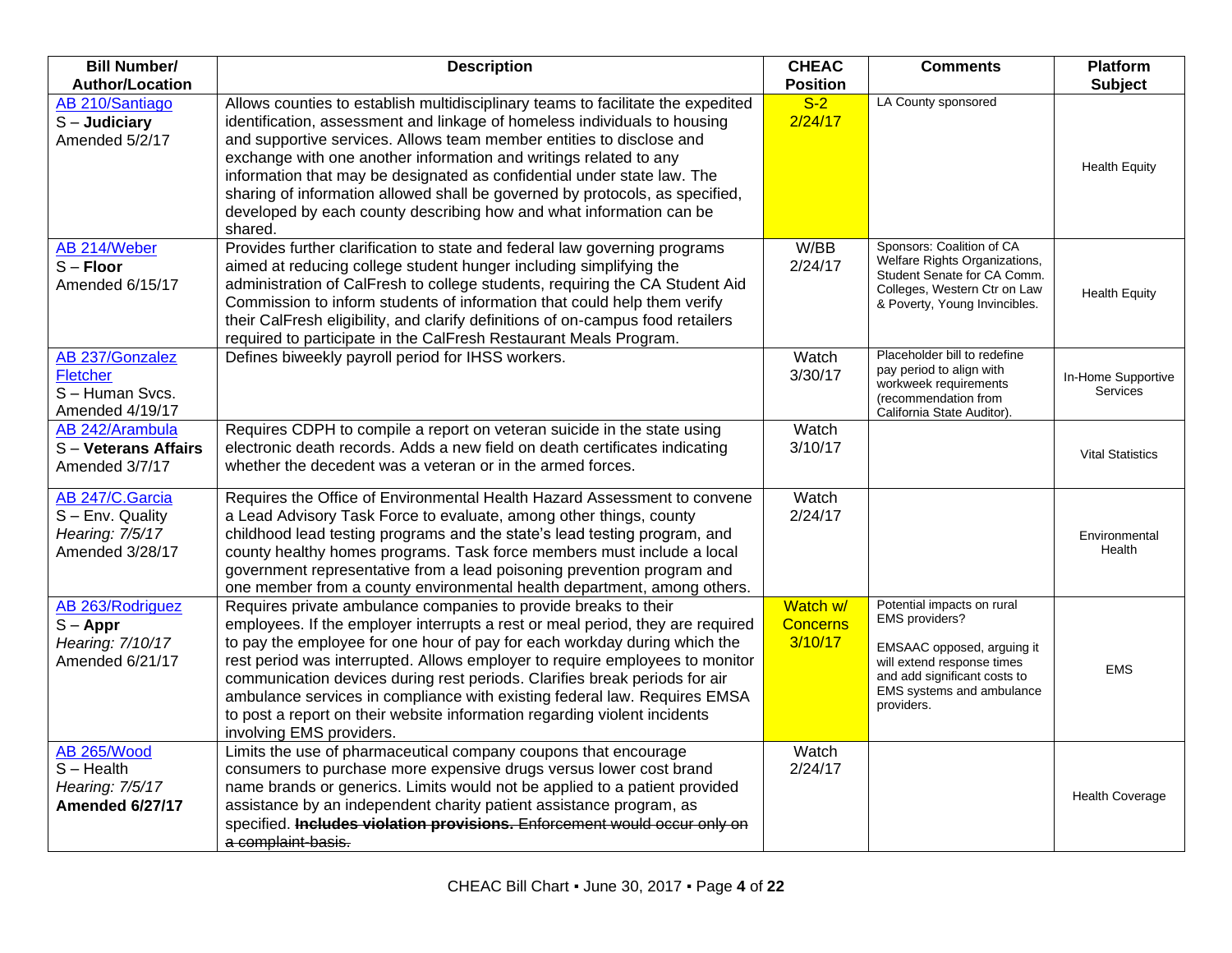| <b>Bill Number/</b><br><b>Author/Location</b>                                               | <b>Description</b>                                                                                                                                                                                                                                                                                                                                                                                                                                                                                                                          | <b>CHEAC</b><br><b>Position</b> | <b>Comments</b>                                                                                                      | Platform<br><b>Subject</b>                                          |
|---------------------------------------------------------------------------------------------|---------------------------------------------------------------------------------------------------------------------------------------------------------------------------------------------------------------------------------------------------------------------------------------------------------------------------------------------------------------------------------------------------------------------------------------------------------------------------------------------------------------------------------------------|---------------------------------|----------------------------------------------------------------------------------------------------------------------|---------------------------------------------------------------------|
| AB 274/C.Garcia<br>$A - Rev & Tax$<br>Amended 5/1/17                                        | Defines "candy or confectionery," "healthy choice snack," and "processed<br>snack" in statute. Exempts "candy or confectionery" and "processed snack"<br>products from the sales tax exemption in statute for food products.                                                                                                                                                                                                                                                                                                                | Watch<br>2/24/17                | See also ACA 2.                                                                                                      | Chronic Disease<br>Prevention &<br><b>Wellness Promotion</b>        |
| AB 285/Melendez<br>$A - Held$ on<br>Suspense<br>Amended 3/23/17                             | Defines a "drug and alcohol-free residence" as a home that meets certain<br>requirements and is certified by an organization approved by DHCS.                                                                                                                                                                                                                                                                                                                                                                                              | Watch<br>2/24/17                |                                                                                                                      | Drug & Alcohol<br><b>Services</b>                                   |
| AB 340/Arambula<br>$S - Appr$                                                               | Requires that any EPSDT screen include screening for trauma.                                                                                                                                                                                                                                                                                                                                                                                                                                                                                | $S-1$<br>3/10/17                | CWDA, HOAC & CBHDA<br>support.                                                                                       | Health Coverage/<br>Health Reform                                   |
| AB 350/Salas<br>$S - Floor$<br>Amended 6/8/17                                               | Deems any cannabis edible as being appealing to children or easily<br>confused with regular candy if it is in the shape of a person, animal, insect,<br>fruit, or other shape associated with candy.                                                                                                                                                                                                                                                                                                                                        | Watch<br>3/10/17                | Similar to SB 663.<br>CBHDA supports.                                                                                | Cannabis                                                            |
| AB 356/Bigelow<br>$S - Bus., Prof. &$<br>Econ. Devel.<br>Hearing: 7/3/17<br>Amended 6/20/17 | Current law authorizes human remains to be transported from CA to an<br>adjacent state for disposition in that state without a death certificate or permit<br>for the disposition if the remains are found within 50 miles of the CA border<br>and the nearest licensed funeral home is within 20 miles of the border. This<br>bill changes the funeral home distance from 20 miles to 30 miles from the<br>county border in which the decedent died.                                                                                       | Watch<br>2/24/17                | Sponsor: CA State Sheriff's<br>Assn                                                                                  | <b>Vital Statistics</b>                                             |
| AB 366/Obernolte<br>S - Env. Quality<br>Amended 6/29/17                                     | Provides an exemption from current law to allow for the development of one<br>detached single-unit dwelling on a parcel that existed prior to 1/1/17 if the<br>water provided to the parcel is obtained from a legal source and delivered by<br>a licensed water hauler and the parcel is of a certain size with a prescribed<br>fire response time.                                                                                                                                                                                        | Watch<br>3/23/17                | <b>Gut &amp; Amend</b><br>Subject matter no longer<br>relevant; bill will be dropped<br>from subsequent bill charts. | <b>Chronic Disease</b><br>Prevention &<br><b>Wellness Promotion</b> |
| AB 387/Thurmond<br>A - Inactive File<br><b>TWO YEAR BILL</b><br>Amended 5/30/17             | Requires health care entities to pay allied health students minimum wage for<br>time spent in clinical or experiential training longer than 100 hours that is<br>required for state licensure. Exempts employers of 25 or fewer allied health<br>professionals and community clinics.                                                                                                                                                                                                                                                       | Watch<br>3/10/17                | CA Hospital Assn, CA Medical<br>Assn, CA Ambulance Assn,<br><b>EMSAAC</b> opposed                                    | Workforce                                                           |
| <b>AB 391/Chiu</b><br>$S - Health$<br>Hearing: 7/5/17<br>Amended 6/19/17                    | Requires DHCS to seek a State Plan amendment to add patient asthma<br>education and environmental asthma trigger assessments for individuals<br>with poorly controlled asthma as a Medi-Cal allowable service if provided by<br>a qualified asthma service provider (as defined by the bill).                                                                                                                                                                                                                                               | $S-2$<br>3/30/17                | Sponsors: CA Pan Ethnic<br>Health Network, Children Now<br>& Regional Asthma<br>Management & Prevention              | <b>Health Coverage</b>                                              |
| AB 473/Waldron<br>$A - Appr$<br>Suspense File<br><b>TWO YEAR BILL</b><br>Amended 4/27/17    | Institutes a four year six-county pilot program in order to create cost-effective<br>programs for inmates with co-occurring mental health and substance use<br>disorders. Pilot counties are required to have a steering committee including<br>county sheriff, probation, mental health, and substance abuse treatment<br>representatives and community-based providers to identify and coordinate<br>system changes to support the care of inmates from jail to transitioning back<br>into the community. Requires report to Legislature. | Watch<br>4/13/17                | Refer to CBHDA                                                                                                       | Jail and Community<br>Corrections<br>Services                       |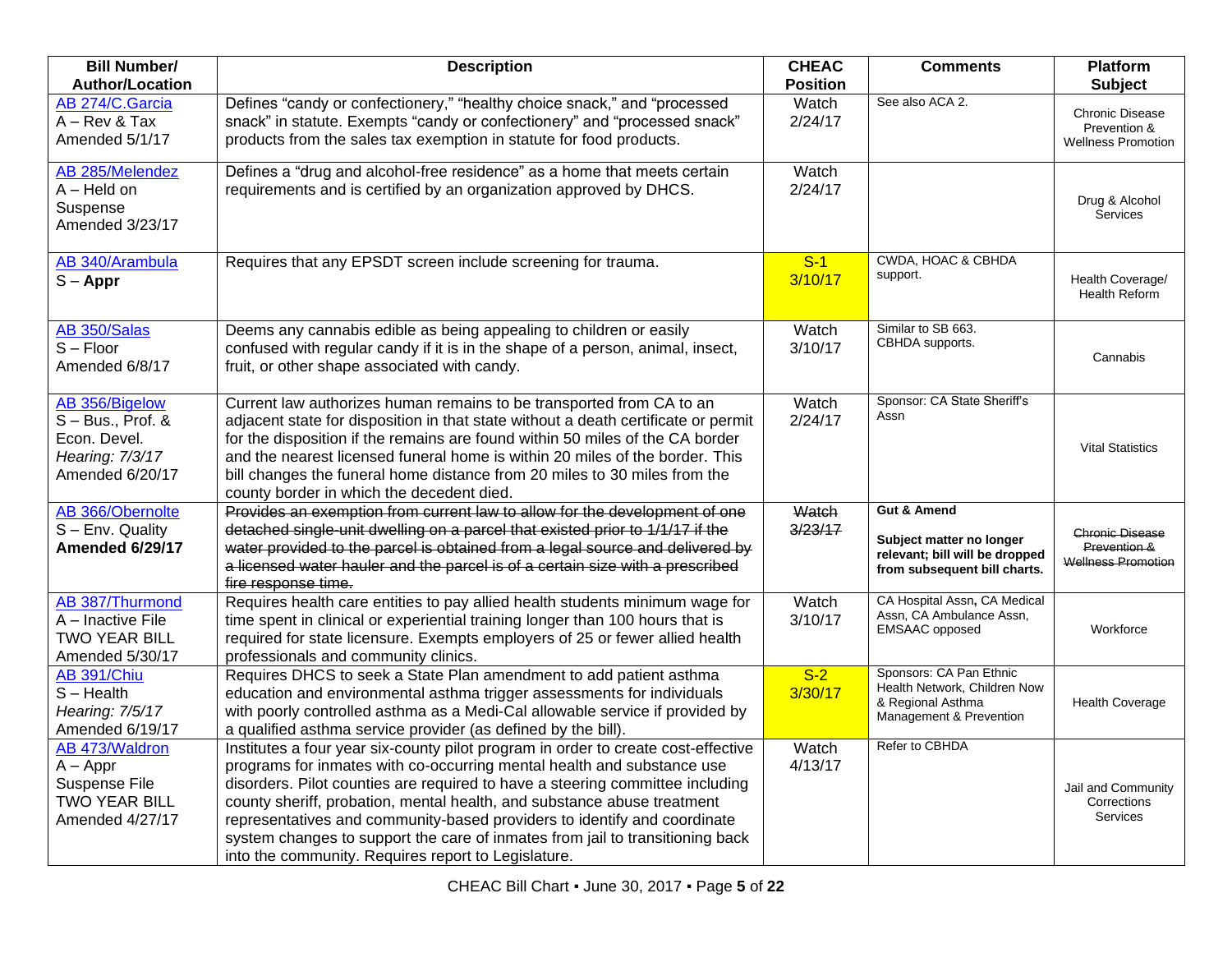| <b>Bill Number/</b><br><b>Author/Location</b>                                             | <b>Description</b>                                                                                                                                                                                                                                                                                                                                                                                                                                                                                                                                                                                                                                                                                                                                                                                                                                                                                                                     | <b>CHEAC</b><br><b>Position</b> | <b>Comments</b>                                                             | Platform<br><b>Subject</b>                                          |
|-------------------------------------------------------------------------------------------|----------------------------------------------------------------------------------------------------------------------------------------------------------------------------------------------------------------------------------------------------------------------------------------------------------------------------------------------------------------------------------------------------------------------------------------------------------------------------------------------------------------------------------------------------------------------------------------------------------------------------------------------------------------------------------------------------------------------------------------------------------------------------------------------------------------------------------------------------------------------------------------------------------------------------------------|---------------------------------|-----------------------------------------------------------------------------|---------------------------------------------------------------------|
| AB 511/Arambula<br>$S - Health$<br>Amended 3/27/17                                        | Updates existing statute requiring those who work with children to have TB<br>tests to instead receive a TB risk assessment with targeted testing as<br>indicated.                                                                                                                                                                                                                                                                                                                                                                                                                                                                                                                                                                                                                                                                                                                                                                     | $S-1$<br>3/10/17                | Sponsor: HOAC                                                               | Communicable<br>Disease Control                                     |
| AB 567/Quirk<br>$A - Education$<br>Amended 3/14/17<br><b>TWO YEAR BILL</b>                | Requires every school district beginning on 7/1/18 to ensure every water<br>fountain is equipped with both a water fountain and a spigot for filling water<br>bottles.                                                                                                                                                                                                                                                                                                                                                                                                                                                                                                                                                                                                                                                                                                                                                                 | $S-3$<br>3/10/17                |                                                                             | <b>Chronic Disease</b><br>Prevention &<br><b>Wellness Promotion</b> |
| AB 587/Chiu<br>$S - Health$<br>Amended 5/30/17                                            | Convenes the California Pharmaceutical Collaborative to coordinate state<br>and local government pharmaceutical purchases and cost saving efforts.<br>Collaborative members would include CDPH, DHCS, CSAC, and other state<br>and local agencies or interested stakeholders. Requires annual report to<br>Legislature and would require per-month pharmaceutical expenses for each<br>agency represented on the Collaborative to be included in the report.                                                                                                                                                                                                                                                                                                                                                                                                                                                                           | Watch<br>4/13/17                |                                                                             | Access to Health<br>Services                                        |
| AB 607/Gloria<br>S-Hum. Svcs.<br>Amended 3/28/17                                          | Requires all local agencies in a county to annually submit a disaster<br>response plan for the WIC program to CDPH and consider and include the<br>following: 1) Annual enrollment of eligible people in the program, 2) the<br>average stock of food needed to sufficiently meet nutritional needs during a<br>disaster, 3) the variety of disaster scenarios affecting recipients, and 4) the<br>ability of the WIC agency to respond with adequate staffing and supplies to<br>recipients during an event. Also allows for CalWORKS recipients to still<br>receive benefits if they're unable to work during a disaster. Requires local<br>DSS agencies to coordinate with various disaster response organizations to<br>identify and inform recipients of their eligibility for temporary and permanent<br>homeless housing assistance. Requires local DSS agencies to submit an<br>annual disaster plan to DSS. Other provisions. | W&BB<br>3/10/17                 |                                                                             | PHEP                                                                |
| AB 612/Rubio<br>$S - Health$<br>Hearing: 7/12/17<br>Amended 3/15/17                       | Requires that the existing Newborn and Infant Hearing Screening Program,<br>administered by DHCS, implement and use an electronic reporting and<br>tracking system for this information, and requires hospitals to maintain a<br>newborn and infant data management system.                                                                                                                                                                                                                                                                                                                                                                                                                                                                                                                                                                                                                                                            | Watch<br>3/23/17                |                                                                             | <b>Health Care</b><br>Coverage                                      |
| AB 626/E. Garcia<br>$A - Appr$<br>Suspense File<br><b>TWO YEAR BILL</b><br>Amended 5/2/17 | Defines microenterprise home kitchen operations. Delineates the conditions<br>in which microenterprise home kitchens may operate including operating<br>under a permit issued by the local enforcement agency in a manner<br>approved by that local enforcement agency. Specifies that a city or county<br>has full discretion to authorize microenterprise home kitchens and allows for<br>inspections by local agencies. Requires third party platforms to register with<br>CDPH and local enforcement agencies; requires these entities to cooperate<br>with local enforcement officials with the investigation of consumer<br>complaints, foodborne illness outbreaks, and food recalls. Assigns liability<br>for personal injury from ordering and consuming of food to microenterprise<br>home kitchens and affiliated third party platforms.                                                                                    | $O-1$<br>4/11/17                | <b>CCDEH: Oppose Unless</b><br>Amended<br>HOAC, CSAC, UCC, RCRC<br>Opposed. | Environmental<br>Health                                             |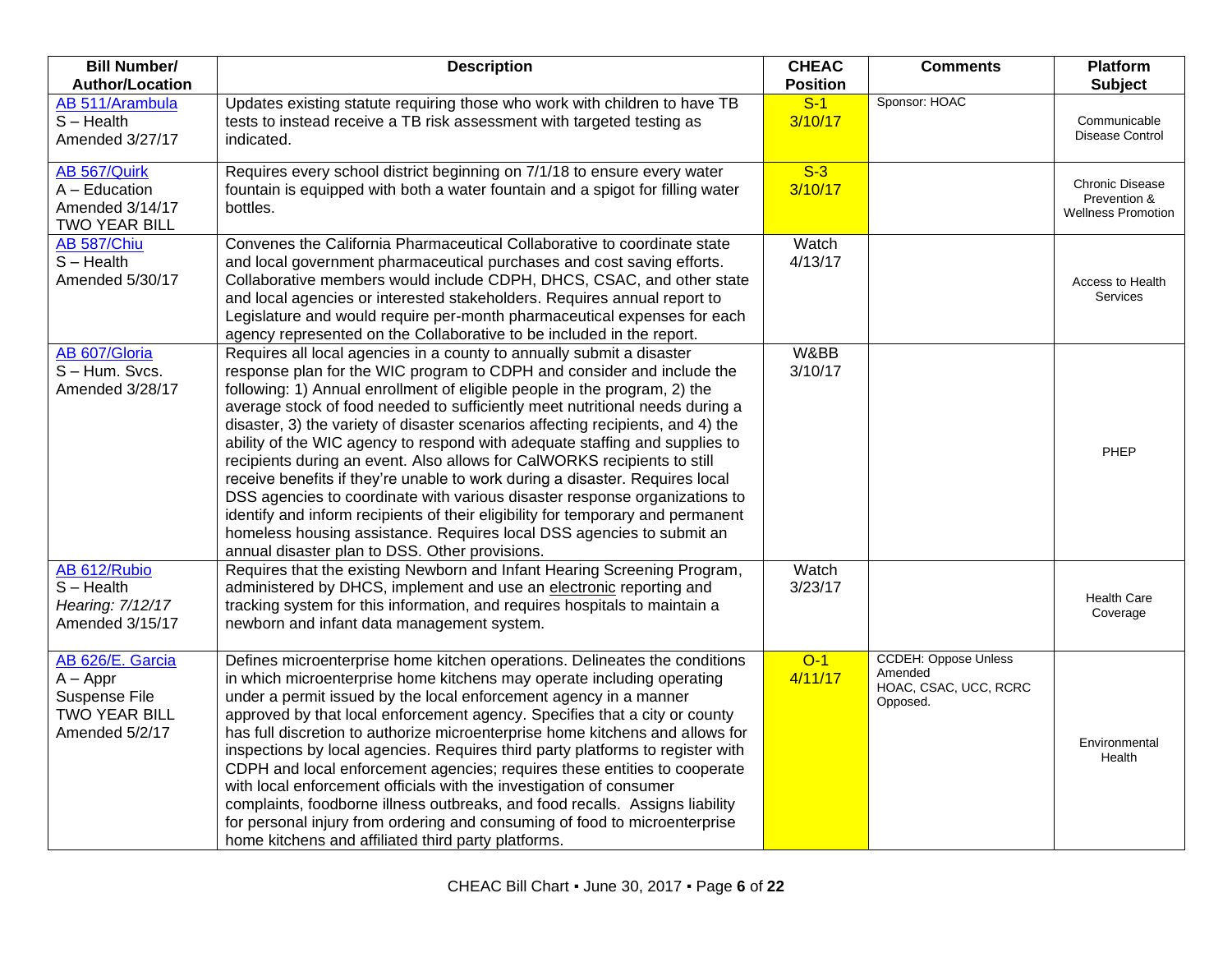| <b>Bill Number/</b><br><b>Author/Location</b>                                      | <b>Description</b>                                                                                                                                                                                                                                                                                                                                                                                                                                                                                                                                                                                                                                                                                                                                                                                                                  | <b>CHEAC</b><br><b>Position</b> | <b>Comments</b>                                                    | Platform<br><b>Subject</b>        |
|------------------------------------------------------------------------------------|-------------------------------------------------------------------------------------------------------------------------------------------------------------------------------------------------------------------------------------------------------------------------------------------------------------------------------------------------------------------------------------------------------------------------------------------------------------------------------------------------------------------------------------------------------------------------------------------------------------------------------------------------------------------------------------------------------------------------------------------------------------------------------------------------------------------------------------|---------------------------------|--------------------------------------------------------------------|-----------------------------------|
| AB 643/Frazier<br>$S - Appr$<br>Amended 4/18/17                                    | Expands existing law requiring comprehensive sexual health education to<br>include education on how to recognize early warning signs of abusive<br>relationships and intimate partner violence.                                                                                                                                                                                                                                                                                                                                                                                                                                                                                                                                                                                                                                     | Watch<br>3/30/17                |                                                                    | <b>Injury Prevention</b>          |
| AB 675/Ridley-<br><b>Thomas</b><br>A - Held Under<br>Submission<br>Amended 4/19/17 | Appropriates \$650 million GF to DHCS to continue the provision on In-Home<br>Supportive Services (IHSS) as a benefit through managed care plans in<br>Coordinated Care Initiative (CCI) counties. Nullifies the ability of the Director<br>of Finance to discontinue the CCI.                                                                                                                                                                                                                                                                                                                                                                                                                                                                                                                                                      | Watch<br>3/10/17                |                                                                    | <b>IHSS</b>                       |
| AB 700/Jones-<br>Sawyer<br>$S - Health$<br>Amended 5/30/17                         | Establishes a career ladder for substance abuse counselors in CA.                                                                                                                                                                                                                                                                                                                                                                                                                                                                                                                                                                                                                                                                                                                                                                   | Watch<br>3/10/17                |                                                                    | Drug & Alcohol<br>Services        |
| AB 704/Grayson<br>A - Public Safety<br><b>TWO YEAR BILL</b>                        | Authorizes counties to establish a domestic violence multidisciplinary team<br>and a human trafficking multidisciplinary team to allow agencies to share<br>confidential information in order to investigate reports of suspected crimes.<br>Authorizes members of those multidisciplinary teams to disclose information<br>and records to other team members that are relevant to prevention,<br>identification, or treatment.                                                                                                                                                                                                                                                                                                                                                                                                     | Watch<br>3/10/17                |                                                                    | <b>Injury Prevention</b>          |
| AB 715/Wood<br>$S - Appr$<br>Amended 6/8/17                                        | Requires CDPH to convene a workgroup to review existing guidelines for<br>opioid prescriptions for acute short-term pain in CA and then to develop a<br>statewide guideline for best practices in prescribing opioids, including the<br>appropriateness of limiting initial prescription duration and of a differing<br>prescribing protocol for those under the age of 21 and pregnant or lactating<br>women.                                                                                                                                                                                                                                                                                                                                                                                                                      | Watch<br>3/10/17                |                                                                    | Drug & Alcohol<br><b>Services</b> |
| AB 725/Levine<br>$S - Appr$<br>Hearing: 7/10/17                                    | Bans smoking and disposal of cigar/cigarette waste at a state coastal beach,<br>all parks, public campgrounds, monument sites, landmark sites and sites of<br>historical interest deemed by the state. Smoking includes the use of e-<br>cigarettes.                                                                                                                                                                                                                                                                                                                                                                                                                                                                                                                                                                                | $S-1$<br>3/10/17                | Same as SB 386.<br>Last year's SB 1300 (Block) -<br>vetoed by Gov. | <b>Tobacco Control</b>            |
| AB 729/Gray<br>$A - B$ usiness &<br>Professions                                    | Requires adult use cannabis licensing authorities to suspend a license for a<br>third or subsequent violation of the prohibition of selling products to those<br>under 21 years of age. Requires adult use licensees to post signs, visible<br>from any public entrance, that reads "No Person Under 21 Allowed."<br>Prohibits adult use licensees from being located within a 600-foot radius of a<br>playground, hospital, or church. Prohibits the sale, offer of sale, or<br>distribution of cannabis or its products from a vending machine or appliance.<br>Authorizes peace officers, or an employee of a licensing authority, or state or<br>local agency granted limited peace officer status, to enter and conduct<br>inspections of any place where adult use cannabis or its products are sold,<br>produced, or stored. | Watch<br>3/10/17                |                                                                    | Cannabis                          |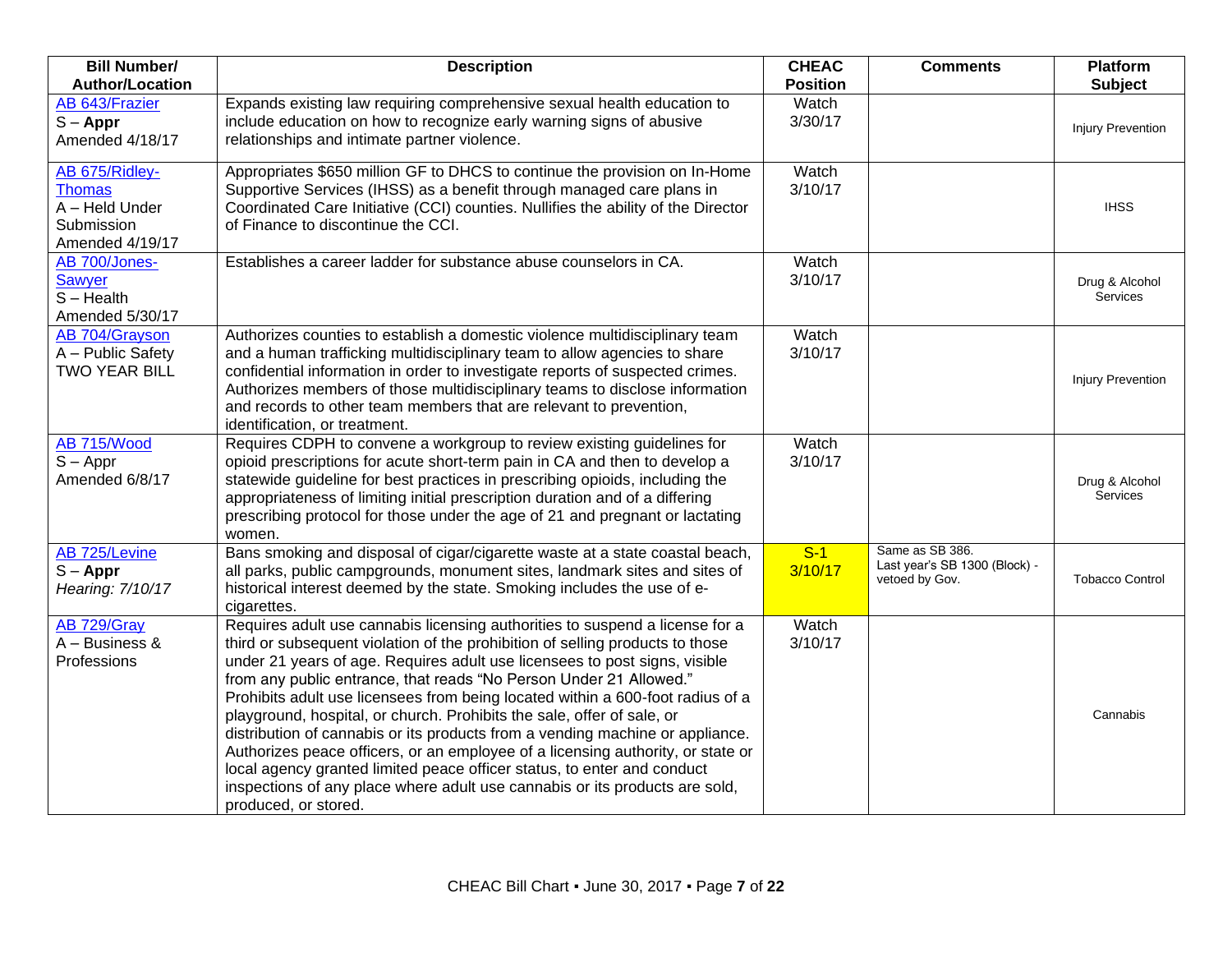| <b>Bill Number/</b>                                                                       | <b>Description</b>                                                                                                                                                                                                                                                                                                                                                                                                                                                                                                                                                                                                                                                                     | <b>CHEAC</b>                                      | <b>Comments</b>                                                                              | <b>Platform</b>                                                     |
|-------------------------------------------------------------------------------------------|----------------------------------------------------------------------------------------------------------------------------------------------------------------------------------------------------------------------------------------------------------------------------------------------------------------------------------------------------------------------------------------------------------------------------------------------------------------------------------------------------------------------------------------------------------------------------------------------------------------------------------------------------------------------------------------|---------------------------------------------------|----------------------------------------------------------------------------------------------|---------------------------------------------------------------------|
| <b>Author/Location</b>                                                                    |                                                                                                                                                                                                                                                                                                                                                                                                                                                                                                                                                                                                                                                                                        | <b>Position</b>                                   |                                                                                              | Subject                                                             |
| AB 735/Maienschein<br>$S - Appr$<br>Amended 5/26/17                                       | Requires all public swimming pools, as specified, with onsite lifeguards to<br>provide AEDs during pool operations. Requires CDPH and Dept. of<br>Education to issue pool safety guidelines at K-12 schools.                                                                                                                                                                                                                                                                                                                                                                                                                                                                           | Watch<br>3/10/17                                  |                                                                                              | <b>Injury Prevention</b>                                            |
| AB 746/Gonzalez<br>Fletcher<br>S - Env. Quality<br>Hearing: 7/5/17<br>Amended 5/26/17     | Requires schools to test potable water supplies annually if the facility was<br>constructed before 1993 and once every three years if the facility was<br>constructed after 1993. Requires schools to notify parents/guardians if lead<br>levels exceed federal EPA lead levels and provide information on lead<br>developed by an agency with expertise on lead (e.g. CDC, EPA, CDPH).<br>Requires annual testing of water if testing reveals 5 parts per billion (ppb) or<br>higher. Schools may seek assistance from LHDs for water testing.                                                                                                                                        | Watch<br>4/20/17                                  | Similar to AB 885 (Rubio); will<br>follow-up with author's office<br>to discuss LHD language | <b>Chronic Disease</b><br>Prevention &<br><b>Wellness Promotion</b> |
| AB 751/Brough<br>$A - Health$<br><b>TWO YEAR BILL</b>                                     | Existing law requires licensed adult alcoholism and drug abuse recovery or<br>treatment centers to provide at least one of three nonmedical services. This<br>bill expands the list of nonmedical service options to include services such<br>as medication services, counseling and therapy, and meal services, and<br>requires DHCS to regulate each service as necessary.                                                                                                                                                                                                                                                                                                           | Watch<br>4/13/17                                  |                                                                                              | Drug & Alcohol<br><b>Services</b>                                   |
| AB 753/Caballero<br>$A - Health$<br>Amended 3/29/17<br><b>TWO YEAR BILL</b>               | Directs \$300 million of tobacco revenues raised by Prop 56 (Tobacco tax) to<br>do the following: 1) Develop and implement a Dental Transformation<br>Initiative for Adults structured like the current DTI for children, 2) Increase<br>reimbursement rates to dental providers for the 20 most common pediatric<br>diagnostic & restorative services, and 3) Require DHCS to develop and<br>implement capacity development and access to innovations to build up oral<br>health service capacity and infrastructure in underserved areas including<br>rural areas and dental health professional shortage areas. Specifies<br>percentage amount of Prop 56 funding for future years. | <b>Special</b><br><b>Interest Bill</b><br>3/10/17 |                                                                                              | Dental Health<br><b>Services</b>                                    |
| AB 841/Weber<br>$S -$ Floor<br>Amended 5/17/17                                            | Prohibits schools from advertising food or beverages or corporate brands<br>during the school day unless all products sold or manufactured by that<br>corporate brand are sold on school grounds during the school day. Prohibits<br>participation in corporate incentive programs that reward students with<br>discounted food or beverages when they achieve academic goals. Exempts<br>advertising of infrequent school fundraising events. Does not require schools<br>to replace durable, nonconsumable items such as scoreboards or team<br>uniforms until items are replaced or contracts renegotiated.                                                                         | $S-2$<br>6/22/17                                  | Amendments forthcoming.                                                                      | Chronic Disease<br>Prevention &<br><b>Wellness Promotion</b>        |
| AB 844/Burke<br>$S - Bus., Prof. &$<br>Econ. Devel.<br>Hearing: 7/10/17<br>Amended 5/1/17 | For any entity applying for grants to support system navigation services<br>under the Adult Use Cannabis Community Reinvestments program, they<br>must have 1) demonstrated experience serving the targeted population and<br>utilization of trained professionals to administer services, 2) capability of<br>providing those services in multiple languages, and 3) must operate 24<br>hours a day, 7 days a week, 365 days a year.                                                                                                                                                                                                                                                  | Watch<br>3/10/17                                  |                                                                                              | Cannabis                                                            |
| AB 882/Arambula<br>$A - Held$ on<br>Suspense<br>Amended 5/3/17                            | Establishes the School Nursing and Pupil Health Care Services Task Force<br>to identify model school health care services programs and practices.                                                                                                                                                                                                                                                                                                                                                                                                                                                                                                                                      | Watch<br>3/10/17                                  |                                                                                              | <b>Chronic Disease</b><br>Prevention &<br><b>Wellness Promotion</b> |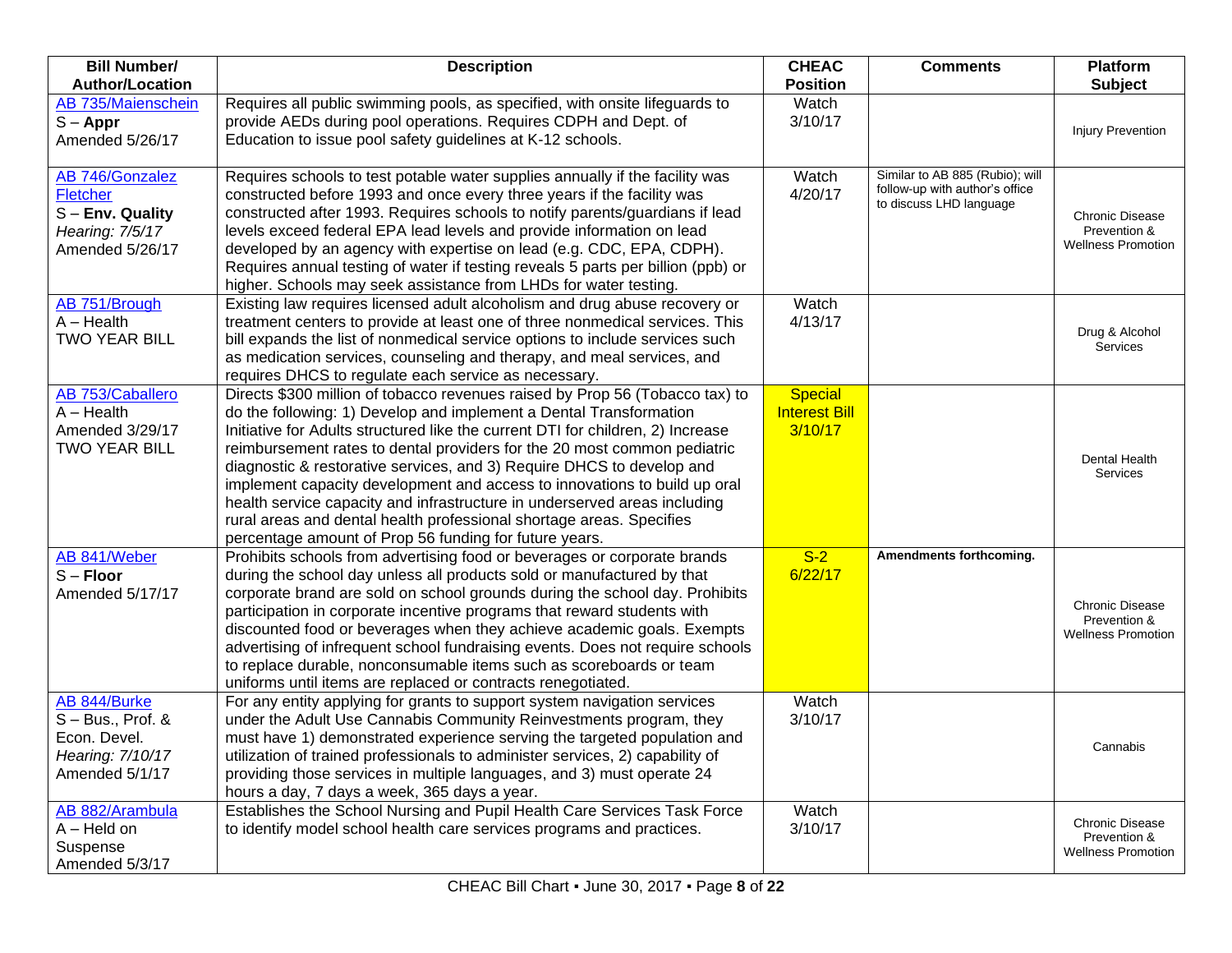| <b>Bill Number/</b>                                                                 | <b>Description</b>                                                                                                                                                                                                                                                                                                                                                                                                                                                                                                                                                                                                                                                                                                   | <b>CHEAC</b>            | <b>Comments</b>                                                  | <b>Platform</b>                                                     |
|-------------------------------------------------------------------------------------|----------------------------------------------------------------------------------------------------------------------------------------------------------------------------------------------------------------------------------------------------------------------------------------------------------------------------------------------------------------------------------------------------------------------------------------------------------------------------------------------------------------------------------------------------------------------------------------------------------------------------------------------------------------------------------------------------------------------|-------------------------|------------------------------------------------------------------|---------------------------------------------------------------------|
| <b>Author/Location</b>                                                              |                                                                                                                                                                                                                                                                                                                                                                                                                                                                                                                                                                                                                                                                                                                      | <b>Position</b>         |                                                                  | <b>Subject</b>                                                      |
| AB 885/Rubio<br>$A - Held$ on<br>Suspense<br>Amended 4/27/17                        | Requires community water systems to test for the presence of lead at a<br>sample of water outlets used for drinking or cooking at each school within<br>their boundaries by 7/1/19, and annually thereafter. Requires schools to<br>purchase and install water filters for school faucets that were not closed off<br>when an elevated lead level was discovered. Requires schools to replace all<br>lead-bearing parts, as defined, within the school's water delivery system,<br>where feasible and cost-effective, by 7/1/22. Allows schools to seek the<br>assistance of a "local health agency," community water system, or the water<br>board to help ensure compliance with these requirements.               | Watch<br>3/10/17        | Author's office agreed to strike<br>LHD language                 | <b>Chronic Disease</b><br>Prevention &<br><b>Wellness Promotion</b> |
| AB 893/E. Garcia<br>$S - Health$                                                    | Authorizes LHDs, health planning agencies, hospitals and physician groups,<br>and professional and educational associations to provide the Office of<br>Statewide Health Planning & Development (OSHPD) data on the number of<br>graduate medical education slots necessary to meet current and future<br>physician needs of Imperial County and other similar medically underserved<br>communities.                                                                                                                                                                                                                                                                                                                 | Watch<br>5/4/17         |                                                                  | Public Health<br>Workforce                                          |
| AB 909/Steinorth<br>$A - Appr$<br>Suspense File<br>TWO YEAR BILL<br>Revised 6/20/17 | Defines trauma kits in statute, which are first aid kits including tourniquets,<br>pressure dressings, chest seals, medical materials, and instructional<br>documents. Liability provisions are provided for those entities stocking these<br>kits and for those that employ them in an emergency. Any person or entity<br>that supplies these kits must restock the kit after each use and annually<br>provide tenants information on use of the kit. Requires the State Fire<br>Marshal, the Department of Housing and Community Development, and the<br>California Building Standards Commission to study the adoption of<br>mandatory or voluntary building standards regarding the placement of<br>trauma kits. | Watch<br>3/10/17        | EMSAAC watching.                                                 | <b>EMS</b>                                                          |
| AB 917/Arambula<br>$A - Held$ on<br>Suspense<br>Amended 5/4/17                      | Requires California Community Colleges and California State Universities,<br>and encourages the University of California, to adopt a policy on student<br>suicide prevention.                                                                                                                                                                                                                                                                                                                                                                                                                                                                                                                                        | Watch<br>3/30/17        |                                                                  | <b>Injury Prevention</b>                                            |
| <b>NEW BILL</b><br>AB 924/Bonta<br>$S - Rules$                                      | Authorizes the Governor to enter into agreements with federally-<br>recognized Indian tribes concerning medical and recreational<br>cannabis. Agreements must include provisions requiring tribes to<br>meet applicable state and local licensure requirements for medical or<br>adult use cannabis.                                                                                                                                                                                                                                                                                                                                                                                                                 | <b>Watch</b><br>3/30/17 | Bill language same as that<br>in previous version of AB<br>1096. | <b>Cannabis</b>                                                     |
| <b>AB 931/McCarty</b><br>$S - Health$<br>Amended 3/23/17                            | Expands the existing California Suicide Prevention Act of 2000 to include<br>education directed to community college, four-year college, university<br>undergraduate, and graduate students.                                                                                                                                                                                                                                                                                                                                                                                                                                                                                                                         | Watch<br>3/30/17        |                                                                  | <b>Injury Prevention</b>                                            |
| AB 967/Gloria<br>$S$ – Env. Quality<br>Hearing: 7/5/17<br>Amended 6/28/17           | Allows for the licensure and regulation of alkaline hydrolysis for the disposal<br>of human remains beginning 01/2019 01/2020. Specifies how materials<br>derived from the process must be transported by a state-license biomaterials<br>handler to appropriate disposal facilities.                                                                                                                                                                                                                                                                                                                                                                                                                                | Watch<br>3/10/17        |                                                                  | <b>Vital Statistics</b>                                             |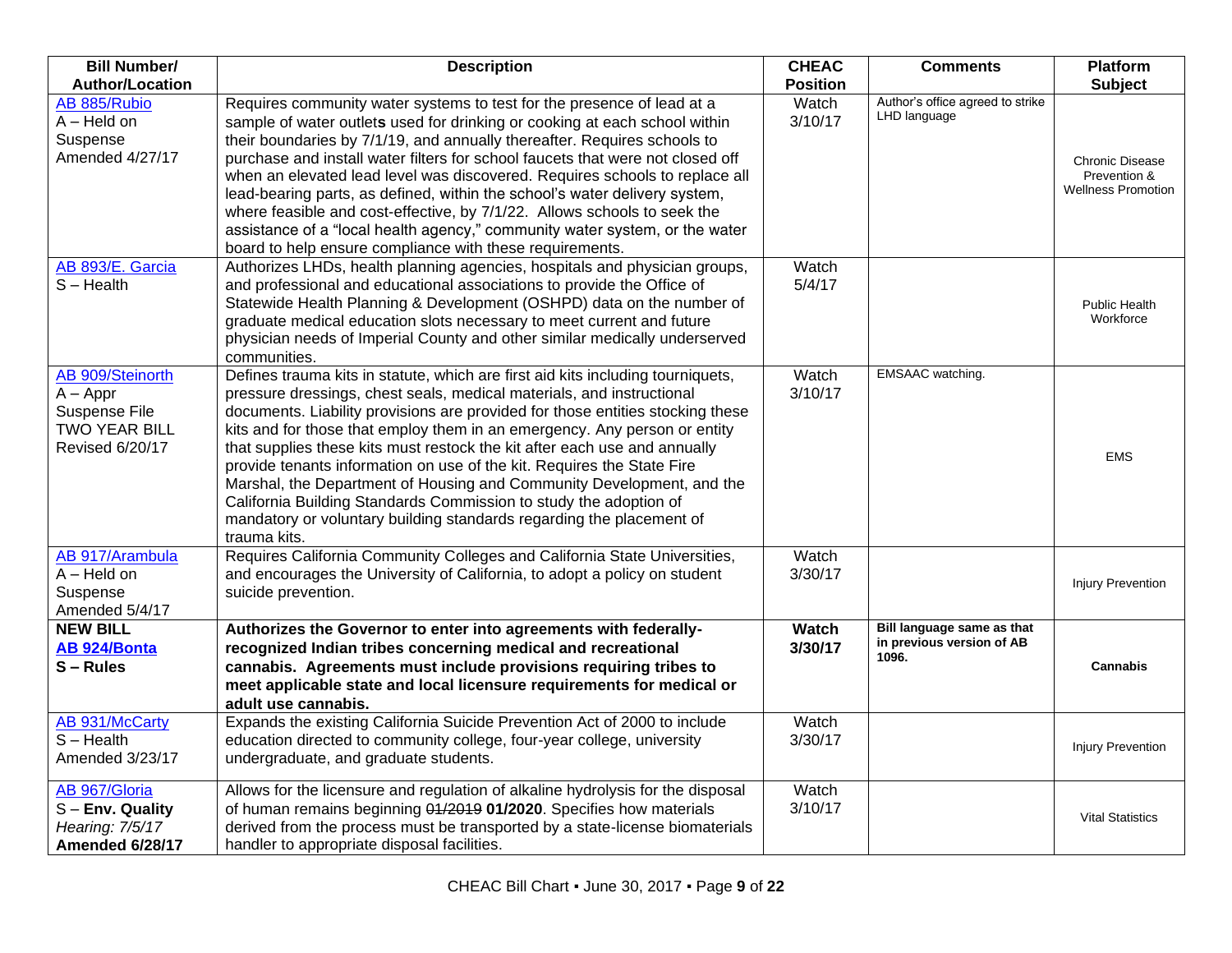| <b>Bill Number/</b>                                                                           | <b>Description</b>                                                                                                                                                                                                                                                                                                                                                                                                                                                                                                                                                                     | <b>CHEAC</b>     | <b>Comments</b>                                                                                                                            | <b>Platform</b>                                                     |
|-----------------------------------------------------------------------------------------------|----------------------------------------------------------------------------------------------------------------------------------------------------------------------------------------------------------------------------------------------------------------------------------------------------------------------------------------------------------------------------------------------------------------------------------------------------------------------------------------------------------------------------------------------------------------------------------------|------------------|--------------------------------------------------------------------------------------------------------------------------------------------|---------------------------------------------------------------------|
| <b>Author/Location</b>                                                                        |                                                                                                                                                                                                                                                                                                                                                                                                                                                                                                                                                                                        | <b>Position</b>  |                                                                                                                                            | <b>Subject</b>                                                      |
| AB 992/Arambula<br>S-Hum. Svcs.<br>Amended 5/26/17                                            | Establishes the CalWORKs Baby Wellness and Family Support Home<br>Visiting program requiring DSS to allocate funds to counties to provide<br>voluntary home visiting services to any CalWORKs assistance units with a<br>recipient who is pregnant or parenting a child 24 months of age or younger.<br>Allows counties, for this purpose, to implement or contract with other<br>voluntary maternal, infant, and early childhood home visiting programs (eg:<br>CA Home Visiting Program). Specifies that parent/caretaker participation in<br>the home visiting program is optional. | Watch<br>3/10/17 |                                                                                                                                            | Maternal & Child<br>Health                                          |
| AB 1003/Bloom<br>$A - Health$<br>Referred to an interim<br>study committee<br>Amended 4/19/17 | Establishes the California Community Health Fund in the State Treasury in<br>order to diminish the human and economic costs of diabetes, obesity, heart<br>disease, and dental disease in California through a \$0.02/ounce tax on<br>sugar-sweetened beverages (SSB). Requires CDPH to form an advisory<br>committee to advise the state on allocation of the SSB tax revenue.                                                                                                                                                                                                        | Watch<br>3/30/17 |                                                                                                                                            | <b>Chronic Disease</b><br>Prevention &<br><b>Wellness Promotion</b> |
| AB 1048/Arambula<br>$S -$ Health<br>Hearing: 7/12/17<br>Amended 6/21/17                       | Authorizes a pharmacist to dispense Schedule II drugs as a partial fill if<br>requested by the patient or prescribing physician. Requires full prescription<br>to be dispensed within 30 days after the date on which the prescription was<br>written. Removes a requirement on health facilities to assess the pain of a<br>patient at the same time as their vital signs are taken. Includes other health<br>plan and insurer technical provisions.                                                                                                                                  | Watch<br>3/30/17 | Sponsor: CA Medical<br>Association                                                                                                         | Drug & Alcohol<br><b>Services</b>                                   |
| AB 1054/Brough<br>$A - Gov't$ Org<br><b>TWO YEAR BILL</b>                                     | Places an exemption on the use of powdered alcohol used as an ingredient<br>in non-powdered products.                                                                                                                                                                                                                                                                                                                                                                                                                                                                                  | Watch<br>3/30/17 | HOAC opposed.<br>CBHDA opposed.                                                                                                            | Drug & Alcohol<br>Services                                          |
| AB 1090/Cunningham<br>$S - Appr$<br>Amended 5/26/17                                           | Removes language from existing law that only prohibits the smoking, or<br>ingestion of cannabis around a school, day care center, or youth center<br>when children are present. The prohibition would now apply at all times.                                                                                                                                                                                                                                                                                                                                                          | $S-2$<br>4/20/17 |                                                                                                                                            | Cannabis                                                            |
| AB 1092/Cooley<br>S-Health and Appr<br>Amended 5/26/17                                        | Allows one pair of eyeglasses every two years for Medi-Cal recipients 21<br>years or older contingent on an appropriation.                                                                                                                                                                                                                                                                                                                                                                                                                                                             | $S-3$<br>3/10/17 |                                                                                                                                            | Health Coverage/<br><b>Health Reform</b>                            |
| AB 1096/Bonta<br>$A - Gov't$ Org<br>Amended 6/27/17<br><b>TWO YEAR BILL</b>                   | Authorizes Governor to enter into agreements with federally-recognized<br>Indian tribes concerning medical and recreational cannabis. Agreements<br>must include provisions requiring tribes to meet the applicable state and<br>local licensure requirements for medical or adult use cannabis.                                                                                                                                                                                                                                                                                       | Watch<br>3/30/17 | <b>Gut &amp; Amend</b><br>Subject matter no longer<br>relevant; bill will be dropped<br>from subsequent bill charts.<br>Please see AB 924. | Cannabis                                                            |
| AB 1098/McCarty<br>$S - Pub.$ Safety<br>Amended 5/26/17                                       | Permits every county to establish an interagency child death review team.<br>Requires CDPH to develop an autopsy-related protocol in consultation with<br>LA and Sacramento Counties, and requires CDPH to provide access to this<br>protocol free of charge to any county upon request.                                                                                                                                                                                                                                                                                               | Watch<br>3/10/17 |                                                                                                                                            | Maternal & Child<br>Health                                          |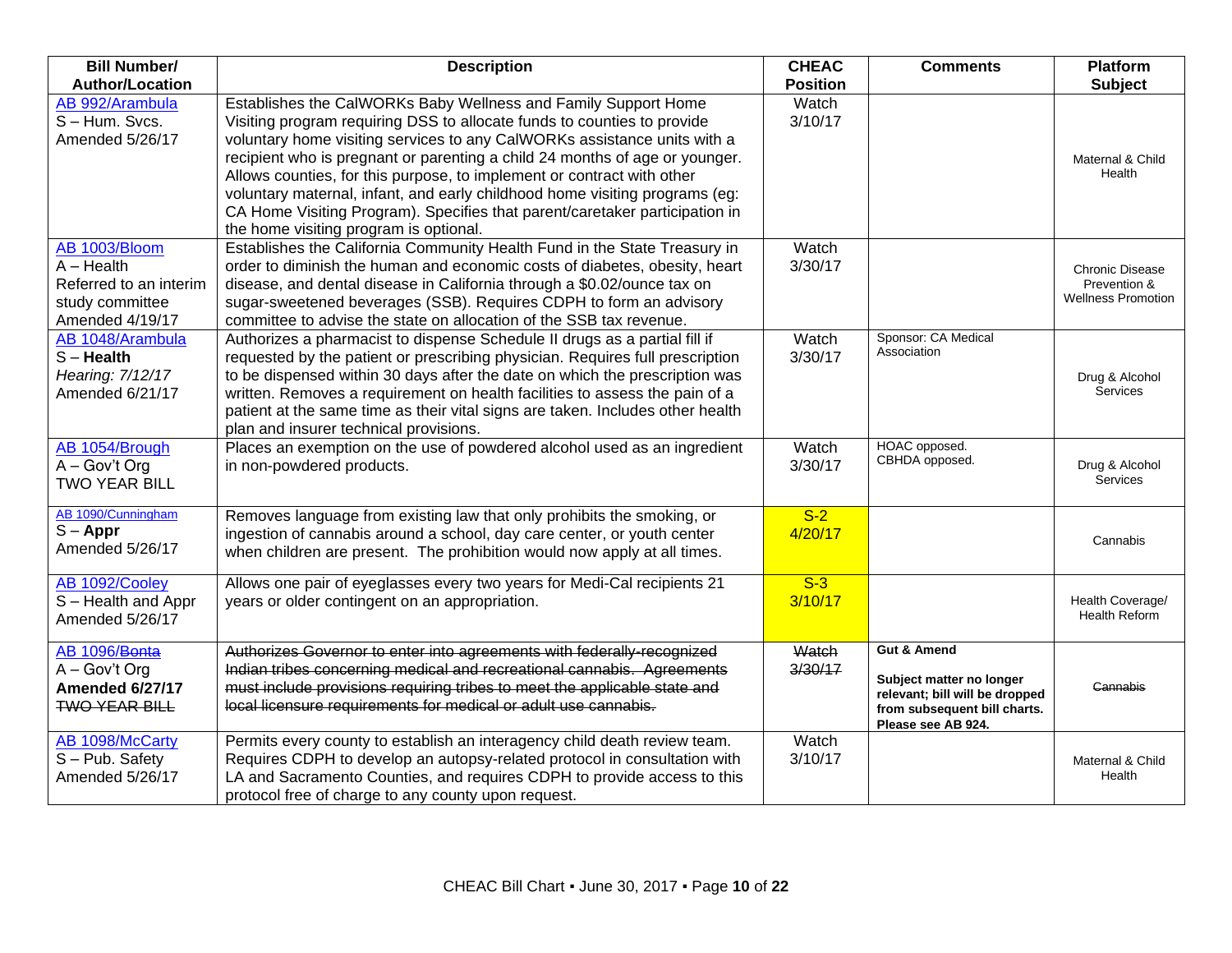| <b>Bill Number/</b>                                                        | <b>Description</b>                                                                                                                                                                                                                                                                                                                                                                                                                                                                                                                                                                                                                                                                          | <b>CHEAC</b>     | <b>Comments</b>                                                                    | <b>Platform</b>                                                     |
|----------------------------------------------------------------------------|---------------------------------------------------------------------------------------------------------------------------------------------------------------------------------------------------------------------------------------------------------------------------------------------------------------------------------------------------------------------------------------------------------------------------------------------------------------------------------------------------------------------------------------------------------------------------------------------------------------------------------------------------------------------------------------------|------------------|------------------------------------------------------------------------------------|---------------------------------------------------------------------|
| <b>Author/Location</b>                                                     |                                                                                                                                                                                                                                                                                                                                                                                                                                                                                                                                                                                                                                                                                             | <b>Position</b>  |                                                                                    | <b>Subject</b>                                                      |
| AB 1103/Obernolte<br>$A - Trans$<br><b>TWO YEAR BILL</b><br>Amended 4/6/17 | Authorizes a person operating a bicycle, when approaching a stop sign, to<br>cautiously make a turn or proceed through the intersection without stopping.                                                                                                                                                                                                                                                                                                                                                                                                                                                                                                                                   | Watch<br>3/10/17 | Bill pulled by author prior to<br>committee vote.                                  | <b>Injury Prevention</b>                                            |
| AB 1110/Burke<br>$A - Held$ on<br>Suspense<br>Amended 4/18/17              | Requires parents of school-age children, upon kindergarten, or enrollment or<br>entry into a CA school, to provide the results of a vision exam conducted by<br>a physician, optometrist, or ophthalmologist unless the parent or guardian<br>submits a written waiver to the school. Prohibits a school from denying entry<br>to school if the results of the exam are not provided. Requires schools to<br>conduct vision testing in the absence of results provided by parents.<br>Requires vision to be assessed by school nurse or other provider in grades<br>2, 5, and 8. Parent or guardian can waive assessment in grades 2, 5, and 8<br>by providing certificate from a provider. | Watch<br>4/19/17 |                                                                                    | <b>Chronic Disease</b><br>Prevention &<br><b>Wellness Promotion</b> |
| <b>AB 1135/Wood</b><br>$A - Held$ on<br>Suspense                           | Requires CDPH and the Department of Education (DOE) to establish a<br>public stakeholder process for input on determining a disbursement formula<br>for the Prop 64 funding directed to DHCS for the Youth Education,<br>Prevention, Early Intervention, and Treatment program. Both departments<br>would provide their recommendations to DHCS to use as they consider the<br>program's disbursement formula.                                                                                                                                                                                                                                                                              | Watch<br>3/10/17 | CBHDA supports.                                                                    | Cannabis                                                            |
| AB 1136/Eggman<br>$S - Health$<br>Hearing: 7/12/17<br>Amended 5/26/17      | Directs CDPH to apply for grants under the 21 <sup>st</sup> Century CURES Act to<br>develop a database to collect and display information on the availability of<br>beds and other characteristics of various facilities for those who need<br>temporary mental or substance use disorder treatment. Requires CDPH to<br>submit report to US HHS Secretary and CA Legislature.                                                                                                                                                                                                                                                                                                              | W&BB<br>3/10/17  | Sponsors: CA Psychiatric<br>Assn & Steinberg Institute<br><b>EMSAAC Watching</b>   | Drug & Alcohol<br>Services<br><b>EMS</b>                            |
| AB 1204/Mayes<br>$A - Health$<br>Amended 3/28/17<br>TWO YEAR BILL          | Authorizes a physician to prescribe a one-month supply of certain life-saving<br>medications to a patient to have on hand in case of a natural disaster or<br>emergency.                                                                                                                                                                                                                                                                                                                                                                                                                                                                                                                    | Watch<br>3/30/17 |                                                                                    | <b>EMS</b>                                                          |
| AB 1219/Eggman<br>$S -$ Judiciary<br>Hearing: 7/11/17<br>Amended 6/13/17   | Modifies existing donated food law and provides some immunity for those<br>that donate such items and those that receive them. Requires enforcement<br>officers to promote the idea of food donation by including information through<br>newsletters, bulletins, and handouts.                                                                                                                                                                                                                                                                                                                                                                                                              | Watch<br>3/23/17 | Sponsors: CA Assn of Food<br>Banks and CA's Against<br>Waste.<br>Amends from CCDEH | Environmental<br>Health                                             |
| AB 1227/Bonta<br>S-Human Svcs.<br>Amended 5/3/17                           | Requires public schools to offer age-appropriate curriculum on human<br>trafficking prevention that will comply with state standards.                                                                                                                                                                                                                                                                                                                                                                                                                                                                                                                                                       | Watch<br>3/10/17 |                                                                                    | <b>Injury Prevention</b>                                            |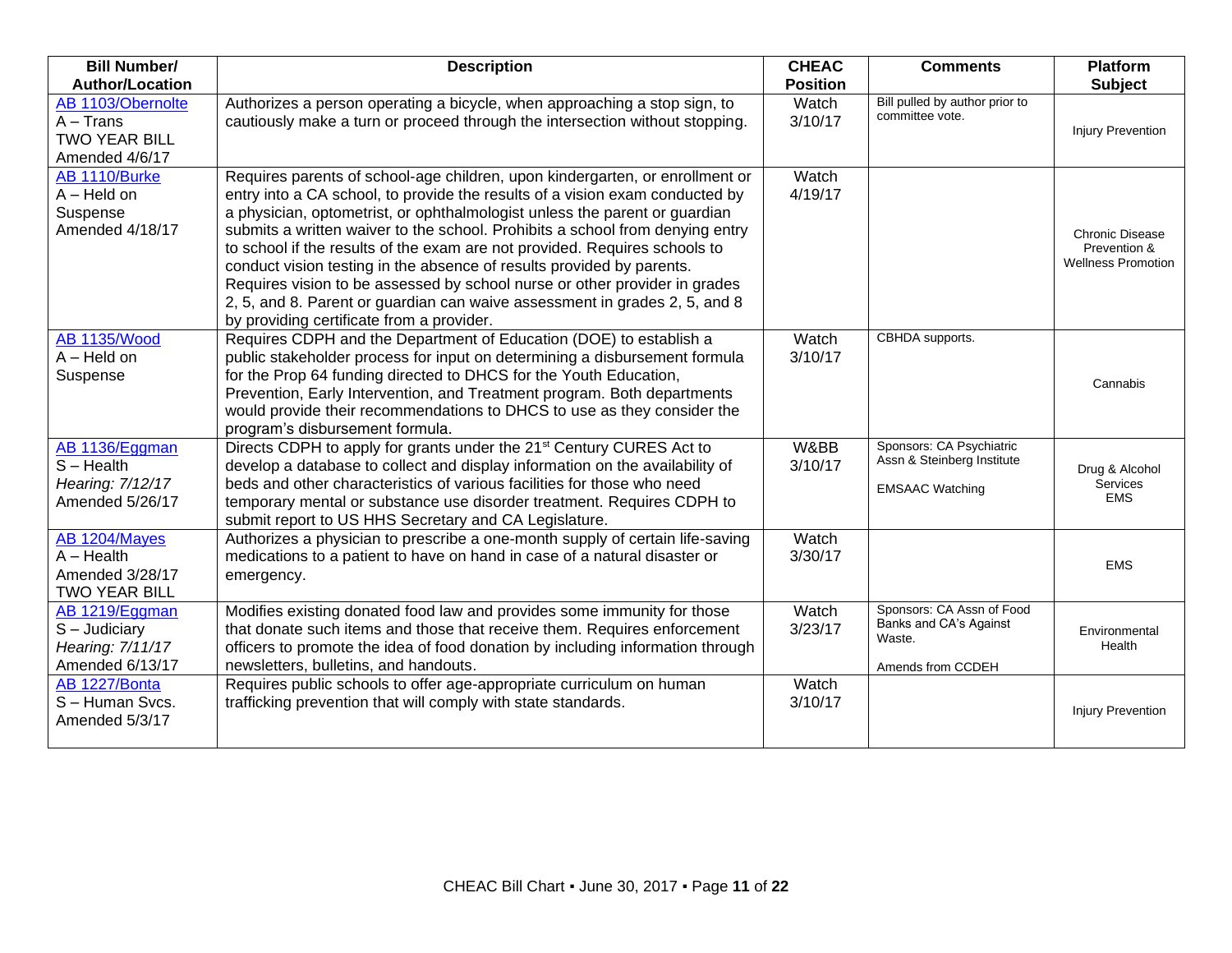| <b>Bill Number/</b>    | <b>Description</b>                                                                                                                | <b>CHEAC</b>    | <b>Comments</b>                 | <b>Platform</b>           |
|------------------------|-----------------------------------------------------------------------------------------------------------------------------------|-----------------|---------------------------------|---------------------------|
| <b>Author/Location</b> |                                                                                                                                   | <b>Position</b> |                                 | <b>Subject</b>            |
| AB 1250/Jones-         | Specifies criteria for when counties may contract out for personal services,                                                      | $O-1$           | <b>CSAC, EMSAAC Opposed</b>     |                           |
| Sawyer                 | including provisions related to cost savings, displacement of county                                                              | 6/8/17          | Sponsors: SEIU, AFL-CIO         |                           |
| S-Governance &         | employees, competitive bidding processes, and performance standards. For                                                          |                 |                                 |                           |
| Finance                | contracts exceeding \$100,000 annually, requires counties to conduct an                                                           |                 |                                 |                           |
| Amended 6/21/17        | audit to determine cost savings (audit to be reimbursed by contractor) and                                                        |                 |                                 | <b>LHD Administration</b> |
|                        | imposes additional disclosure requirements. Permits certain                                                                       |                 |                                 |                           |
|                        | intergovernmental contracting. Exempts contracting criteria for certain                                                           |                 |                                 |                           |
|                        | services including public transit and public works. Includes other technical                                                      |                 |                                 |                           |
|                        | provisions.                                                                                                                       |                 |                                 |                           |
| <b>AB 1277/Daly</b>    | Requires the Dental Board to amend their regulations on minimum standards                                                         | Watch           |                                 |                           |
| $S - Appr$             | for infection control to require water or other methods used for irrigation to be                                                 | 3/30/17         |                                 | Dental Health             |
| Amended 6/12/17        | sterile or contain recognized disinfecting or antibacterial properties when                                                       |                 |                                 | Services                  |
|                        | performing procedures that expose dental pulp.                                                                                    |                 |                                 |                           |
| AB 1279/Salas          | Requires counties to find and report to CDPH every confirmed case of valley                                                       | W/BB            |                                 |                           |
| $S - Health$           | fever within their jurisdiction in a timely manner. Requires CDPH to post                                                         | 6/8/17          |                                 |                           |
| Amended 5/30/17        | confirmed cases online, establish an enhanced monitoring system to track                                                          |                 |                                 | Communicable              |
|                        | confirmed cases, and conduct annual public outreach. Requires CDPH to                                                             |                 |                                 | Disease Control           |
|                        | establish a workgroup, including five health officers from the counties with                                                      |                 |                                 |                           |
|                        | the highest incidences of valley fever.                                                                                           |                 |                                 |                           |
| AB 1316/Quirk          | Requires health plans to cover lead screenings of children who are at risk of                                                     | Watch           | <b>HOAC Opposed</b>             |                           |
| $S$ – Env. Quality     | lead poisoning, if prescribed by a physician and/or surgeon affiliated with the                                                   | 3/10/17         |                                 |                           |
| Hearing: 7/5/17        | plan, as preventive care. Requires CDPH to adopt regulations that include a                                                       |                 |                                 | Maternal & Child          |
| Amended 5/2/17         | risk assessment for determining whether a child is at risk of lead poisoning                                                      |                 |                                 | Health                    |
|                        | based on specified environmental risks. Funds from the Childhood Lead                                                             |                 |                                 |                           |
| AB 1333/Dababneh       | Poisoning Prevention Fund may not be used for this purpose.<br>Requires all local governmental agencies that maintain websites to | Watch           | CSAC, RCRC, UCC, League         |                           |
| $A - Held$ on          | prominently post notices of any upcoming election in which voters will vote                                                       | 3/10/17         | of Cities, CA Special Districts |                           |
| Suspense               | on a tax measure or proposed bond. These notices must also be included in                                                         |                 | Assn & CA Professional          | Mandates                  |
| Amended 5/18/17        | any newsletter sent out by a local agency.                                                                                        |                 | Firefighters opposed.           |                           |
| <b>AB 1349/Daly</b>    | Requires CDPH and DHCS to develop a diabetes awareness and prevention                                                             | Watch           |                                 | <b>Chronic Disease</b>    |
| $A - Health$           | strategy, and report that strategy to the Legislature by 7/1/18.                                                                  | 4/13/17         |                                 | Prevention &              |
| <b>TWO YEAR BILL</b>   |                                                                                                                                   |                 |                                 | <b>Wellness Promotion</b> |
| AB 1368/Calderon       | Authorizes physician assistants (PA) or nurse practitioners (NP) to sign any                                                      | Watch           |                                 |                           |
| $S -$ Health           | authorization forms required by DHCS for benefits and services under Medi-                                                        | 3/10/17         |                                 |                           |
| Hearing: 7/5/17        | Cal, the Genetically Handicapped Persons Program, and CHDP, and CCS                                                               |                 |                                 | Access to Health          |
| Amended 6/29/17        | (NP only), so long as the physician and PA/NP are enrolled as Medi-Cal                                                            |                 |                                 | Services                  |
|                        | providers and the PA/NP are authorized by a supervising physician or                                                              |                 |                                 |                           |
|                        | operating within their professional scope of practice.                                                                            |                 |                                 |                           |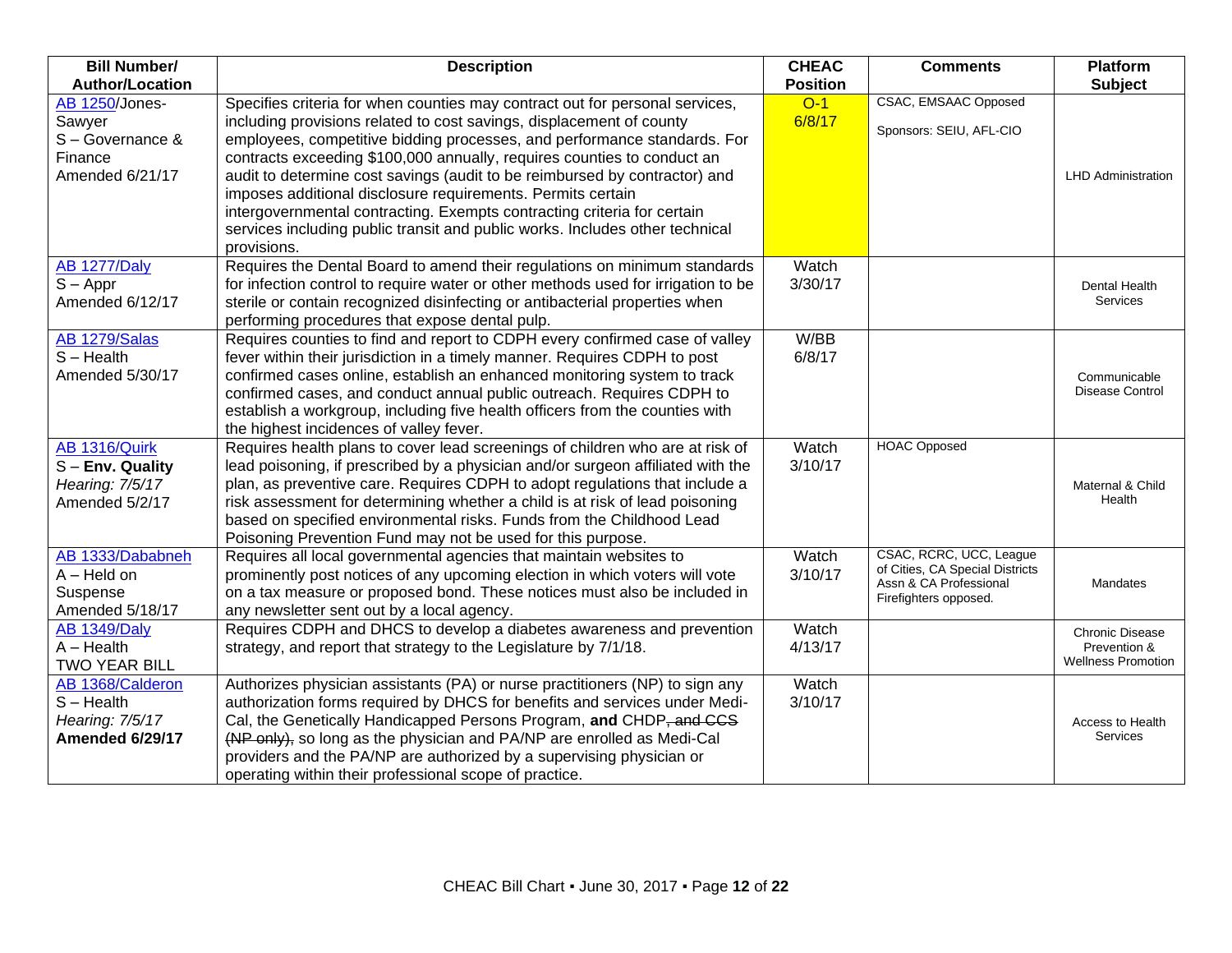| <b>Bill Number/</b><br><b>Author/Location</b>                                                           | <b>Description</b>                                                                                                                                                                                                                                                                                                                                                                                                                                                                             | <b>CHEAC</b><br><b>Position</b> | <b>Comments</b>                                                                                       | <b>Platform</b>                        |
|---------------------------------------------------------------------------------------------------------|------------------------------------------------------------------------------------------------------------------------------------------------------------------------------------------------------------------------------------------------------------------------------------------------------------------------------------------------------------------------------------------------------------------------------------------------------------------------------------------------|---------------------------------|-------------------------------------------------------------------------------------------------------|----------------------------------------|
| AB 1406/Gloria<br>S-Trans. & Housing<br>Hearing: 7/11/17<br>Amended 6/19/17                             | Creates the Homeless Youth Housing Program, administered by the<br>Department of Housing & Community Development and Office of Emergency<br>Services, to award grants up to 10 local continuums of care to serve<br>homeless youth ages 16-24. Participating entities must coordinate with<br>relevant county agencies. Match requirement on entities that elect to                                                                                                                            | Watch<br>3/10/17                | Sponsor: Housing CA                                                                                   | <b>Subject</b><br><b>Health Equity</b> |
| AB 1512/McCarty<br>$A - Rev & Tax$<br>Amended 5/9/17                                                    | participate.<br>Enacts the Opioid Addiction Prevention & Rehabilitation Act that would<br>impose a tax on the distribution of opioids. Intent language to enact<br>legislation to provide for the distribution of this funding.                                                                                                                                                                                                                                                                | Watch<br>3/30/17                |                                                                                                       | Drug & Alcohol<br>Services             |
| <b>AB 1520/Burke</b><br>S-Hum. Svcs.<br>Hearing: 7/11/17<br>Amended 5/30/17                             | Creates the Lifting Children and Families Out of Poverty Task Force to study<br>and annually report on how the Governor's budget will impact the child<br>poverty rate in CA. Task force members will include representatives from<br>county and community agencies.                                                                                                                                                                                                                           | Watch<br>3/10/17                | <b>HOAC Supports</b>                                                                                  | <b>Health Equity</b>                   |
| AB 1591/Berman<br>$S - Appr$                                                                            | Expands Medi-Cal reimbursement eligibility to include Licensed Professional<br>Clinical Counselors (LPCCs) in FQHCs and RHCs.                                                                                                                                                                                                                                                                                                                                                                  | $S-2$<br>4/20/17                | Similar to last year's AB 1863<br>(Wood) re: Marriage and<br>Family Therapist (MFT)<br>reimbursement. | Access to Health<br><b>Services</b>    |
| AB 1606/Cooper<br>S - Business,<br>Professions & Econ.<br>Devel.<br>Hearing: 7/10/17<br>Amended 4/20/17 | Existing law requires edible cannabis products to be tested by a certified<br>testing service to determine whether the chemical profile of the product<br>conforms to the product label. This bill requires testing for uniform<br>cannabinoid disbursement throughout the product and accuracy of the<br>labeled dosage within 15 percent.                                                                                                                                                    | Watch<br>4/13/17                | CBHDA supports.                                                                                       | Cannabis                               |
| AB 1643/Bonta<br>$A - Held$ on<br>Suspense<br>Amended 3/28/17                                           | Creates the Health Care for All Commission in order to investigate issues<br>related to improving health care access and affordability for all Californians.                                                                                                                                                                                                                                                                                                                                   | Watch<br>3/30/17                | CBHDA supports.                                                                                       | <b>Health Coverage</b>                 |
| AB 1650/Maienschein<br>$A - Appr$<br>Suspense File<br>TWO YEAR BILL<br>Amended 4/20/17                  | Establishes a statewide Community Paramedic Program within EMSA only<br>until 1/1/22. Allows local EMS agencies to opt into the community<br>paramedicine program in their jurisdiction with oversight provided by local<br>EMS Medical directors. Specifies training requirements. Limits program to<br>home care visits, case management, direct TB observation in coordination<br>with the local health department, and hospice care. Requires EMSA to<br>submit an annual report to OSHPD. | Watch<br>3/10/17                | Sponsor: CA Ambulance<br>Association<br>EMSAAC watching w/<br>concerns.<br>CBHDA supports.            | <b>EMS</b>                             |
| AB 1726/Health<br>$S -$ Floor<br>Amended 6/13/17                                                        | Allows government agencies to access confidential information from birth or<br>fetal death certificates. State government department access limited to<br>CDPH, DHCS, and DOF. Also allows birthing hospitals to access this<br>information in order to correct previously submitted information or for quality<br>improvement purposes.                                                                                                                                                       | Watch<br>3/23/17                | Sponsor: CDPH                                                                                         | <b>Vital Statistics</b>                |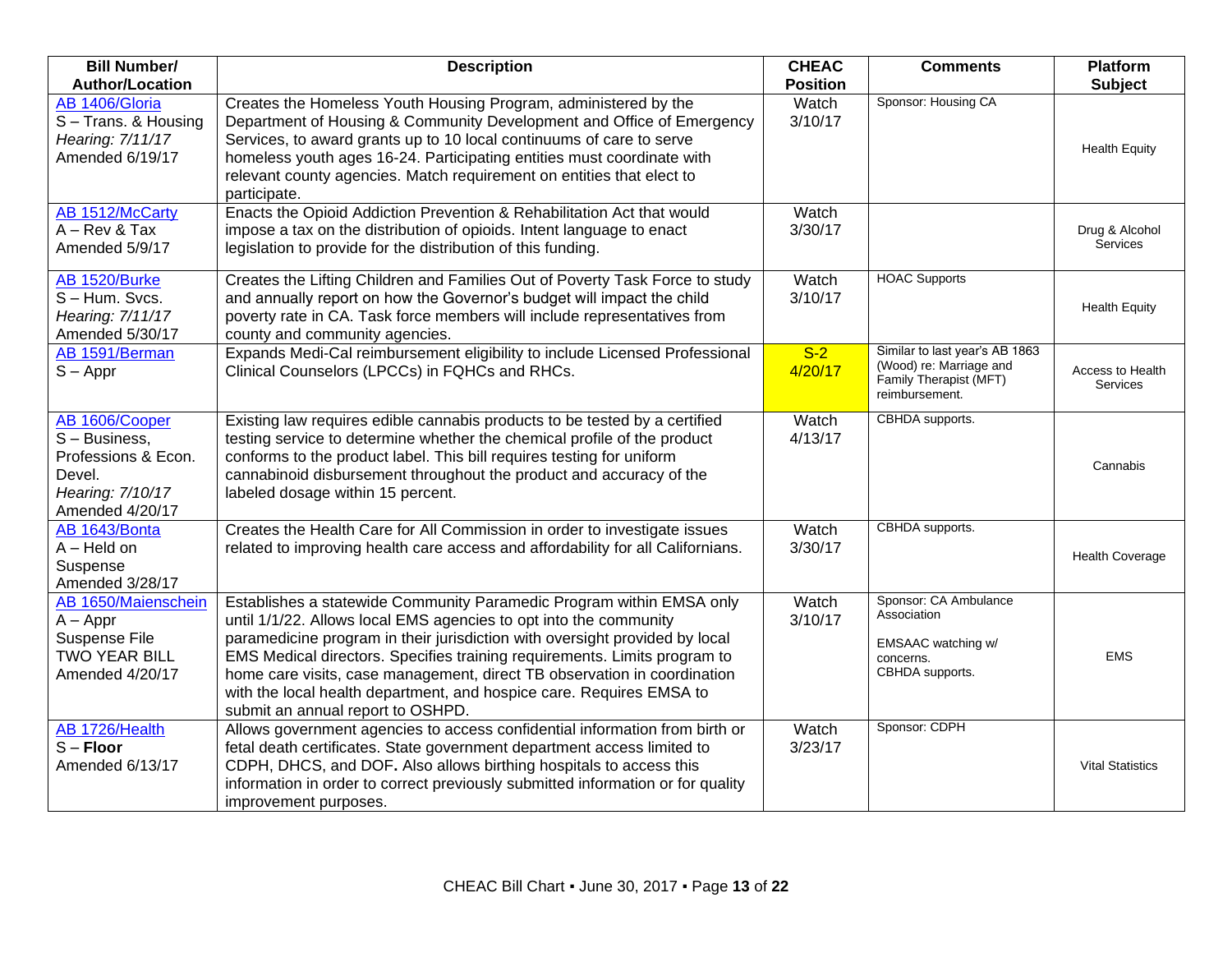| <b>Bill Number/</b>                                        | <b>Description</b>                                                                                                                                                                                                                                                                                                                                                                                                                                                      | <b>CHEAC</b>     | <b>Comments</b> | <b>Platform</b>                                                     |
|------------------------------------------------------------|-------------------------------------------------------------------------------------------------------------------------------------------------------------------------------------------------------------------------------------------------------------------------------------------------------------------------------------------------------------------------------------------------------------------------------------------------------------------------|------------------|-----------------|---------------------------------------------------------------------|
| <b>Author/Location</b>                                     |                                                                                                                                                                                                                                                                                                                                                                                                                                                                         | <b>Position</b>  |                 | <b>Subject</b>                                                      |
| <b>ACA 2/C.Garcia</b><br>$A - Rev & Tax$<br>Amended 5/1/17 | In 1992, voters approved Prop 163 which provided an exemption from sales<br>and use taxes for candy and snack food; therefore, in order to enact a tax on<br>snack foods, per AB 274, the California Constitution must be amended to<br>allow the Legislature to apply a sales or use tax on food products as well as<br>exempt food products from sales or use taxes. The measure would only be<br>submitted to voters if AB 274 is enacted during the 2017-18 Regular | Watch<br>2/24/17 | See also AB 274 | <b>Chronic Disease</b><br>Prevention &<br><b>Wellness Promotion</b> |
|                                                            | Legislative Session.                                                                                                                                                                                                                                                                                                                                                                                                                                                    |                  |                 |                                                                     |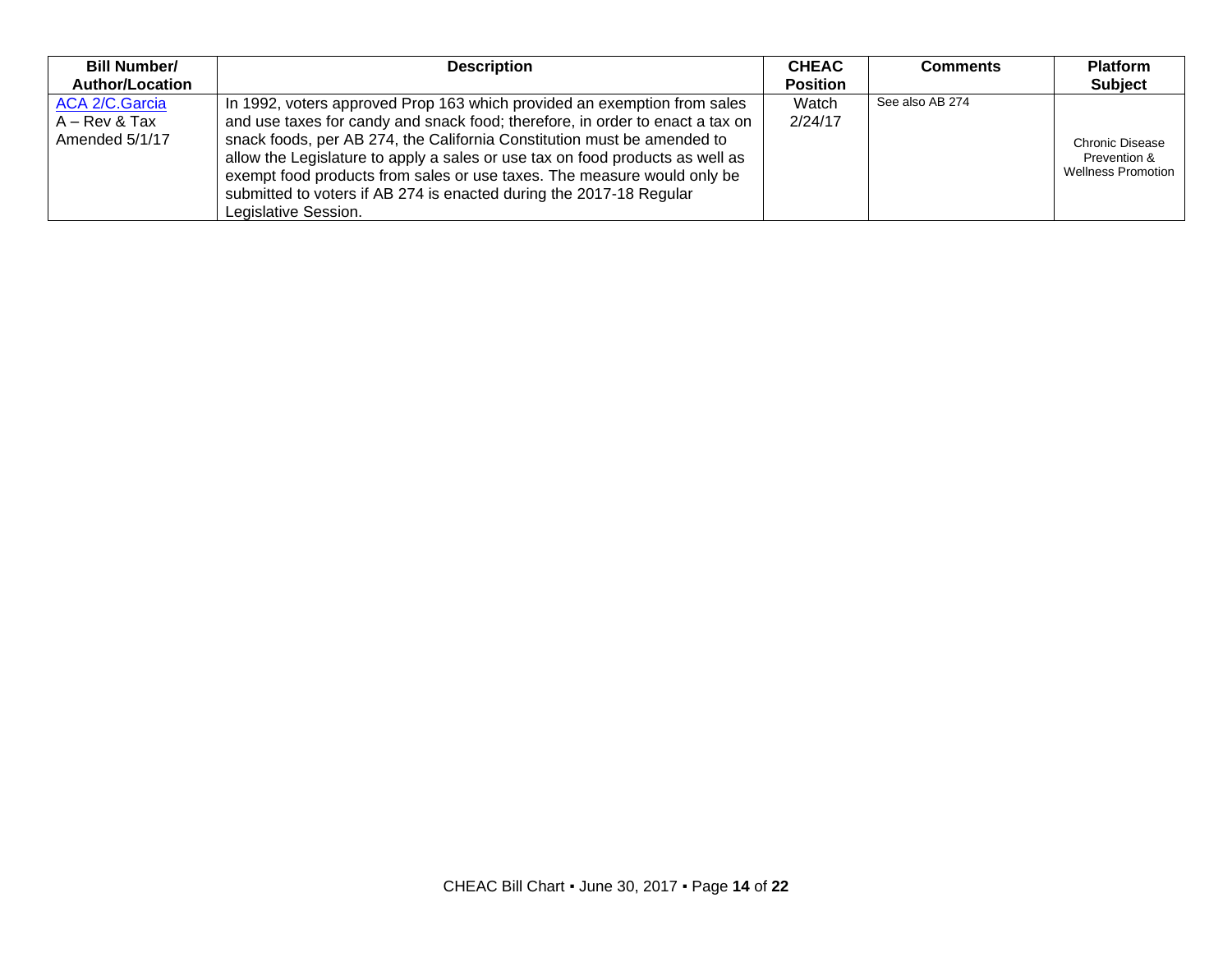| <b>Bill Number/</b>                                                | <b>Description</b>                                                                                                                                                                                                                                                                                                                                                                                                                                                                                                                                                                                                                                                                                                                                                                                                                                                                                                                                                                                                                                                     | <b>CHEAC</b>     | <b>Comments</b>                                        | <b>Platform</b>                   |
|--------------------------------------------------------------------|------------------------------------------------------------------------------------------------------------------------------------------------------------------------------------------------------------------------------------------------------------------------------------------------------------------------------------------------------------------------------------------------------------------------------------------------------------------------------------------------------------------------------------------------------------------------------------------------------------------------------------------------------------------------------------------------------------------------------------------------------------------------------------------------------------------------------------------------------------------------------------------------------------------------------------------------------------------------------------------------------------------------------------------------------------------------|------------------|--------------------------------------------------------|-----------------------------------|
| <b>Author/Location</b>                                             |                                                                                                                                                                                                                                                                                                                                                                                                                                                                                                                                                                                                                                                                                                                                                                                                                                                                                                                                                                                                                                                                        | <b>Position</b>  |                                                        | <b>Subject</b>                    |
|                                                                    | <b>Senate Bills</b>                                                                                                                                                                                                                                                                                                                                                                                                                                                                                                                                                                                                                                                                                                                                                                                                                                                                                                                                                                                                                                                    |                  |                                                        |                                   |
| <b>SB</b><br>17/Hernandez<br>$A - Appr$<br>Amended 4/25/17         | Requires health plans/insurers to report to the Department of Managed Health<br>Care (DMHC) or the Department of Insurance (DOI) specified cost information<br>regarding covered prescription drugs they dispense or provide to their<br>enrollees. DMHC and DOI are required to compile that information into a<br>report for the public and legislators demonstrating the overall impact of drug<br>costs on health care premiums and publish reports on their websites.<br>Requires prescription drug manufacturers, when their products are purchased<br>or reimbursed by specific purchasers, including state agencies, health<br>plans/insurers, or pharmacy benefit managers, to notify their purchasers if<br>wholesale acquisition costs for a prescription drug exceeds a specified<br>threshold. Places requirements on drug manufacturers to notify OSHPD<br>relating to these increases or when the wholesale acquisition cost of a new<br>prescription drug exceeds a specified threshold. OSHPD is given enforcement<br>authority for these provisions. | Watch<br>2/24/17 | Sponsors: Health Access and<br>the CA Labor Federation | <b>Health Coverage</b>            |
| SB 18/Pan<br>$S - Rules$<br>Amended 4/3/17<br><b>TWO YEAR BILL</b> | Creates a joint legislative committee to codify the Bill of Rights for Children and<br>Youth of California establishing a comprehensive framework governing the<br>rights of children and youth, outlining the research-based essential needs of<br>CA's children, and establishing standards relating to the health, safety, well-<br>being, early childhood and educational opportunities, and familial supports<br>necessary for all children to succeed.                                                                                                                                                                                                                                                                                                                                                                                                                                                                                                                                                                                                           | Watch<br>2/24/17 | HOAC supports.                                         | <b>Health Equity</b>              |
| SB 23/Portantino<br>$S - Held$ on<br>Suspense<br>Amended 4/17/17   | Extends the sunset for the Umbilical Cord Blood Collection program, which is<br>funded by a fee on birth certificates. Provides a \$1 dollar increase for the<br>program by raising birth certificate fees from \$18 to \$19.                                                                                                                                                                                                                                                                                                                                                                                                                                                                                                                                                                                                                                                                                                                                                                                                                                          | Watch<br>2/24/17 |                                                        | <b>Vital Statistics</b>           |
| SB 34/Bates<br>$S - Held$ on<br>Suspense<br>Amended 5/1/17         | Requires DHCS to work in conjunction with CBHDA and others to develop<br>guidelines on how to report to the Legislature about residential alcoholism or<br>drug abuse recovery or treatment facilities by 01/2019. Requires DHCS to<br>report to the Legislature findings on residential alcoholism and drug abuse<br>recovery or treatment facilities using the developed guidelines by 01/20.                                                                                                                                                                                                                                                                                                                                                                                                                                                                                                                                                                                                                                                                        | Watch<br>3/23/17 | CBHDA opposes.                                         | Drug & Alcohol<br><b>Services</b> |
| <b>SB 43/Hill</b><br>$A - Health$<br>Amended 4/5/17                | Requires hospitals (that operate clinical labs that test for antimicrobial<br>resistance) and clinical labs (that are not part of an acute care hospital and<br>that test for antimicrobial resistance), starting 7/1/19, to report to CDPH a<br>summary of all antibiotic resistant infections from their facility for the previous<br>year. CDPH, one year later, is required to begin issuing reports on the<br>incidence of antibiotic resistant infections and deaths.                                                                                                                                                                                                                                                                                                                                                                                                                                                                                                                                                                                            | Watch<br>4/13/17 |                                                        | Communicable<br>Disease Control   |
| <b>SB 65/Hill</b><br>A - Pub. Safety<br>Amended 5/11/17            | Adds language to existing law that prohibits drinking and driving to also ban<br>smoking or ingesting cannabis or its products while driving. Would also<br>prohibit a passenger from smoking or ingesting cannabis while driving on a<br>highway.                                                                                                                                                                                                                                                                                                                                                                                                                                                                                                                                                                                                                                                                                                                                                                                                                     | Watch<br>2/24/17 |                                                        | Cannabis                          |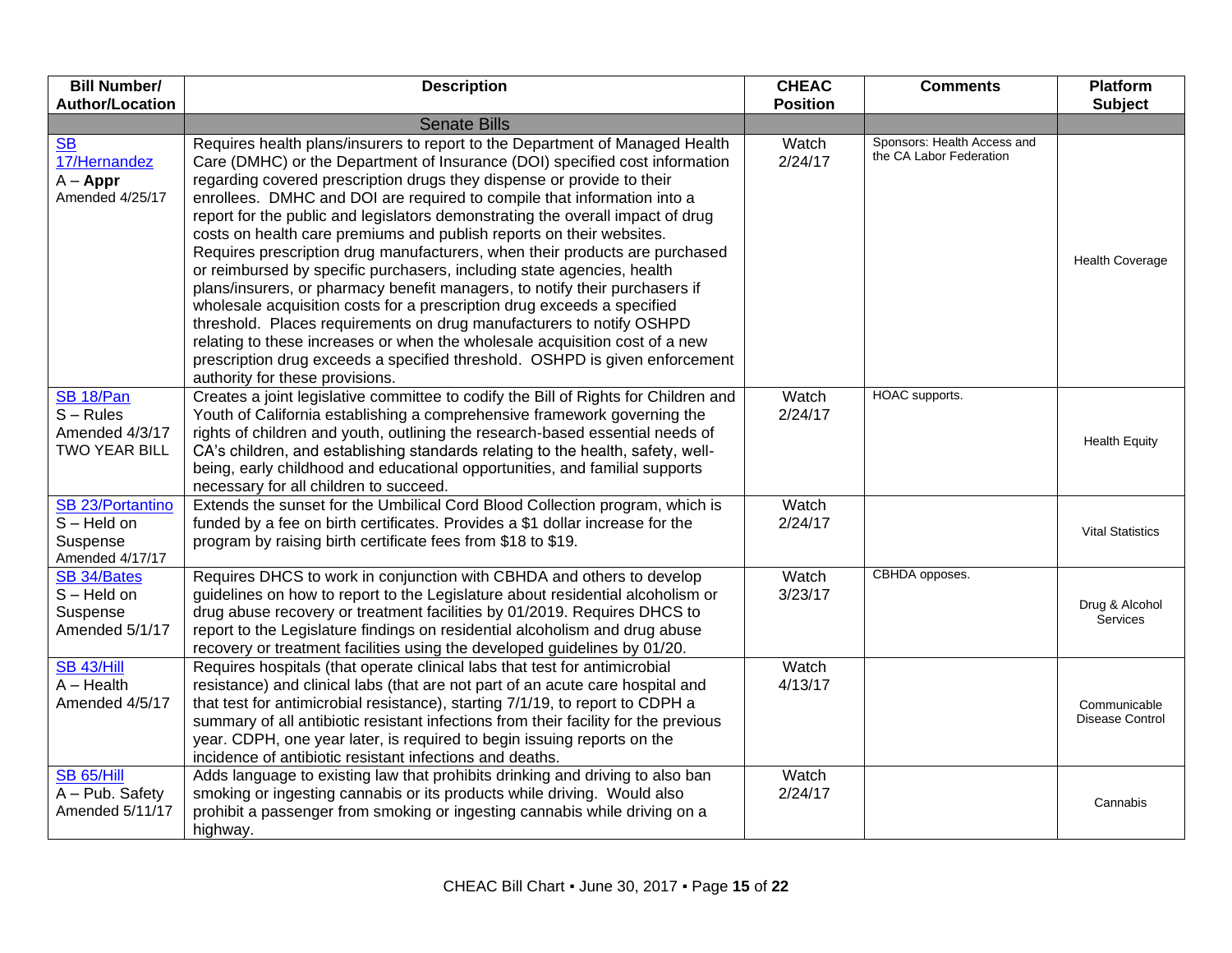| <b>Bill Number/</b>                                                      | <b>Description</b>                                                                                                                                                                                                                                                                                                                                                                                                                                                                                                                                                                                                   | <b>CHEAC</b>     | <b>Comments</b>              | <b>Platform</b>            |
|--------------------------------------------------------------------------|----------------------------------------------------------------------------------------------------------------------------------------------------------------------------------------------------------------------------------------------------------------------------------------------------------------------------------------------------------------------------------------------------------------------------------------------------------------------------------------------------------------------------------------------------------------------------------------------------------------------|------------------|------------------------------|----------------------------|
| <b>Author/Location</b>                                                   |                                                                                                                                                                                                                                                                                                                                                                                                                                                                                                                                                                                                                      | <b>Position</b>  |                              | <b>Subject</b>             |
| <b>SB</b><br>133/Hernandez<br>$A - Health$                               | Removes language from existing statute for the ACA Transitional Reinsurance<br>Program, which sunset in 2016.                                                                                                                                                                                                                                                                                                                                                                                                                                                                                                        | Watch<br>2/24/17 | See SB 134, AB 156 & AB 157. | <b>Health Coverage</b>     |
| <b>SB</b><br>134/Hernandez<br>$A - Health$                               | Removes language from existing statute for the ACA Transitional Reinsurance<br>Program, which sunset in 2016.                                                                                                                                                                                                                                                                                                                                                                                                                                                                                                        | Watch<br>2/24/17 | See SB 133, AB 156 & AB 157. | <b>Health Coverage</b>     |
| SB 138/McGuire<br>$A - Education$<br>Hearing: 7/12/17<br>Amended 6/29/17 | Requires Local Education Agencies, participating in the federal school meal<br>program, to implement a system to directly certify pupils eligible for free or<br>reduced priced school meals using Medi-Cal participation data. Also requires<br>high poverty schools to apply to operate a universal meal service<br>program, which allows schools to provide free breakfast and lunch to all<br>students without their families having to apply. Specifies confidentiality of<br>personally identifying information of students/families.                                                                          | Watch<br>6/8/17  | HOAC supports.               | <b>Health Equity</b>       |
| <b>SB 139/Wilk</b><br>S-Governance<br>& Finance<br>TWO YEAR BILL         | Allows a city or county to regulate the sale of substances used as recreational<br>drugs that pose a threat to human life, or health and risk of minors.                                                                                                                                                                                                                                                                                                                                                                                                                                                             | Watch<br>2/24/17 |                              | Drug & Alcohol<br>Services |
| $\overline{\text{SB}}$<br>152/Hernandez<br>$A -$ Floor<br>Amended 6/5/17 | Changes the frequency of DHCS insurance affordability programs enrollment<br>data reports from a quarterly basis to a biannual basis and changes public<br>availability of reports to within 90, rather than 30, days. Requires data within<br>the reports be calculated on at least a quarterly basis. Modifies DHCS<br>reporting timeline for CCS Whole Child Model programs.                                                                                                                                                                                                                                      | Watch<br>2/24/17 |                              | <b>Health Coverage</b>     |
| SB 162/Allen<br>$A - Bus.$ & Prof.                                       | Prohibits medical or adult-use cannabis licensees from advertising using<br>branded merchandise.                                                                                                                                                                                                                                                                                                                                                                                                                                                                                                                     | $S-3$<br>4/20/17 |                              | Cannabis                   |
| S <sub>B</sub><br>171/Hernandez<br>$A - Health$<br>Amended 5/2/17        | Implements changes in federal Medicaid Managed Care law. Requires DHCS<br>to require each Medi-Cal managed care (MCMC) plan to enhance contract<br>services payments to designated public hospital systems, to establish a<br>program for designated public hospital systems to earn performance-based<br>quality incentive payments from MCMCs, and authorizes designated public<br>hospital systems and their affiliated governmental entities, to voluntarily<br>provide the nonfederal share of the capitation rates associated with directed<br>payments and for the quality incentive payments through an IGT. | Watch<br>2/24/17 | Identical to AB 205.         | <b>Health Coverage</b>     |
| SB 179/Atkins<br>$A -$ Trans.<br>Hearing: 7/10/17<br>Amended 6/29/17     | Allows Californians to update their gender on a variety of state issued<br>documents including birth certificates and driver's licenses. Specifies court<br>procedures for name and gender petitions. Allows for people to now designate<br>themselves on these state-issued documents as non-binary. Takes effect<br>01/2019.                                                                                                                                                                                                                                                                                       | Watch<br>2/24/17 |                              | <b>Vital Statistics</b>    |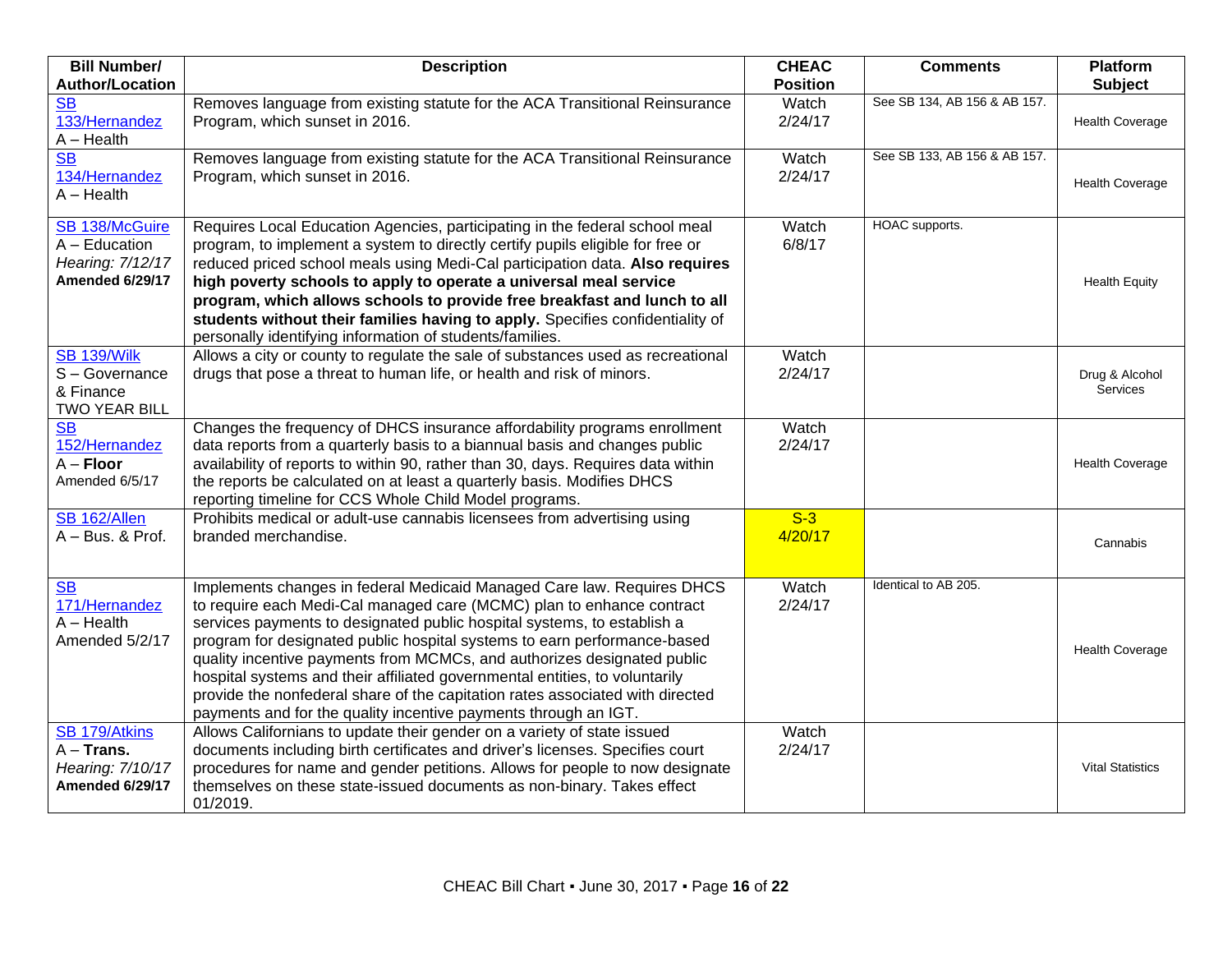| <b>Bill Number/</b>                                                                            | <b>Description</b>                                                                                                                                                                                                                                                                                                                                                                                                                                                                                                                                                                                                                                                                                                                                                                                                                                                                                                                                                                               | <b>CHEAC</b>                           | <b>Comments</b>                                                                                                                                                                                                                                          | <b>Platform</b>                                                     |
|------------------------------------------------------------------------------------------------|--------------------------------------------------------------------------------------------------------------------------------------------------------------------------------------------------------------------------------------------------------------------------------------------------------------------------------------------------------------------------------------------------------------------------------------------------------------------------------------------------------------------------------------------------------------------------------------------------------------------------------------------------------------------------------------------------------------------------------------------------------------------------------------------------------------------------------------------------------------------------------------------------------------------------------------------------------------------------------------------------|----------------------------------------|----------------------------------------------------------------------------------------------------------------------------------------------------------------------------------------------------------------------------------------------------------|---------------------------------------------------------------------|
| <b>Author/Location</b>                                                                         |                                                                                                                                                                                                                                                                                                                                                                                                                                                                                                                                                                                                                                                                                                                                                                                                                                                                                                                                                                                                  | <b>Position</b>                        |                                                                                                                                                                                                                                                          | <b>Subject</b>                                                      |
| <b>SB</b><br>185/Hertzberg<br>$A - Trans.$ and<br>Pub. Safety<br>Amended 5/26/17               | Prevents the automatic suspension of driver's licenses for people who are<br>unable to pay fines or fees for minor traffic tickets, and requires courts to<br>determine violators' ability to pay before setting fine amounts.                                                                                                                                                                                                                                                                                                                                                                                                                                                                                                                                                                                                                                                                                                                                                                   | Watch<br>2/24/17                       | Sponsors: Western Ctr on Law<br>& Poverty, ACLU, and the Bay<br>Community Law Center.<br>Potential impacts on county<br>Maddy Funds; EMSAAC<br><b>Oppose Unless Amended</b>                                                                              | <b>EMS</b>                                                          |
| <b>SB</b><br>199/Hernandez<br>$A - Appr$<br>Amended 3/30/17                                    | Under existing law, the Health & Human Services Agency (CHHS) is directed<br>to research options for developing a cost, quality, and equity data atlas.<br>Requires the CHHS Secretary to convene an advisory committee to identify<br>the type of data, purpose of use, and entities and individuals that are required<br>to report or may have access to the data necessary to create the atlas.                                                                                                                                                                                                                                                                                                                                                                                                                                                                                                                                                                                               | <b>Watch</b><br>2/24/17                |                                                                                                                                                                                                                                                          | <b>Health Coverage</b>                                              |
| SB 210/Leyva<br>$A - Education$<br>and Env. Safety<br>& Toxic Mat.<br>Amended 5/26/17          | Requires the State Water Board to give priority for grant awards to schools that<br>do not meet the EPA water standards.                                                                                                                                                                                                                                                                                                                                                                                                                                                                                                                                                                                                                                                                                                                                                                                                                                                                         | Watch<br>2/24/17                       | <b>HOAC Supports</b>                                                                                                                                                                                                                                     | <b>Chronic Disease</b><br>Prevention &<br><b>Wellness Promotion</b> |
| S <sub>B</sub><br>222/Hernandez<br>$S - Held$ on<br>Suspense                                   | Would change the length of time an incarcerated Medi-Cal beneficiary's<br>benefits can be suspended from one-year to the length of incarceration.                                                                                                                                                                                                                                                                                                                                                                                                                                                                                                                                                                                                                                                                                                                                                                                                                                                | $S-2$<br>2/24/17                       | Sponsors: CWDA and<br>Californians for Safety &<br>Justice                                                                                                                                                                                               | Jail Medical                                                        |
| SB 239/Wiener<br>A - Pub. Safety<br>Hearing: 7/11/17<br>Amended 6/21/17                        | Modernizes HIV laws in CA by removing from H&S Code language that makes<br>it a felony for anyone donating blood, tissue, or semen, who knows they have<br>HIV, to do so. Repeals existing law that states anyone with a contagious,<br>infectious, or communicable disease, who willfully exposes themselves to<br>other people, is guilty of a misdemeanor, and replaces it with language that<br>says the intentional transmission of an infectious or communicable disease is a<br>misdemeanor but only if 1) the transmission was by someone or a third party<br>who knows they are afflicted with the disease, 2) the person acts with specific<br>intent or cause an afflicted third party to transmit to another person, 3) they<br>engage in conduct that poses a substantial risk of transmission, and 4) the<br>disease is transmitted to that person. Defines reckless exposure of infectious<br>or communicable disease in circumstances when county health officer is<br>involved. | Watch w/<br><b>Concerns</b><br>3/10/17 | Sponsors: ACLU, APLA Health,<br>Black AIDS Institute and others<br>Concerns about how the<br>language is drafted. Working<br>with HOAC to ensure LHDs<br>continue to have the ability to<br>ensure infectious diseases are<br>not willfully transmitted. | Communicable<br>Disease Control                                     |
| SB 241/Monning<br>$A -$ Floor                                                                  | For health care providers when providing patient records to patients, the<br>records may be paper or electronic copies and providers may impose a<br>"reasonable cost-based" fee for providing those patient records.                                                                                                                                                                                                                                                                                                                                                                                                                                                                                                                                                                                                                                                                                                                                                                            | Watch<br>3/10/17                       |                                                                                                                                                                                                                                                          | <b>LHD Administration</b>                                           |
| SB 244/Lara<br>$A -$ Privacy &<br><b>Cons. Protect.</b><br>Hearing: 7/11/17<br>Amended 5/26/17 | Requires that any personal information given to state, city, and county<br>agencies may only be collected, used, and retained for the purpose of<br>assessing eligibility and for providing services and programs for which the<br>application has been submitted. Departments may only disclose information in<br>response to a warrant issued by a state or federal court in an individual<br>criminal prosecution.                                                                                                                                                                                                                                                                                                                                                                                                                                                                                                                                                                            | Watch<br>3/10/17                       |                                                                                                                                                                                                                                                          | <b>LHD Administration</b>                                           |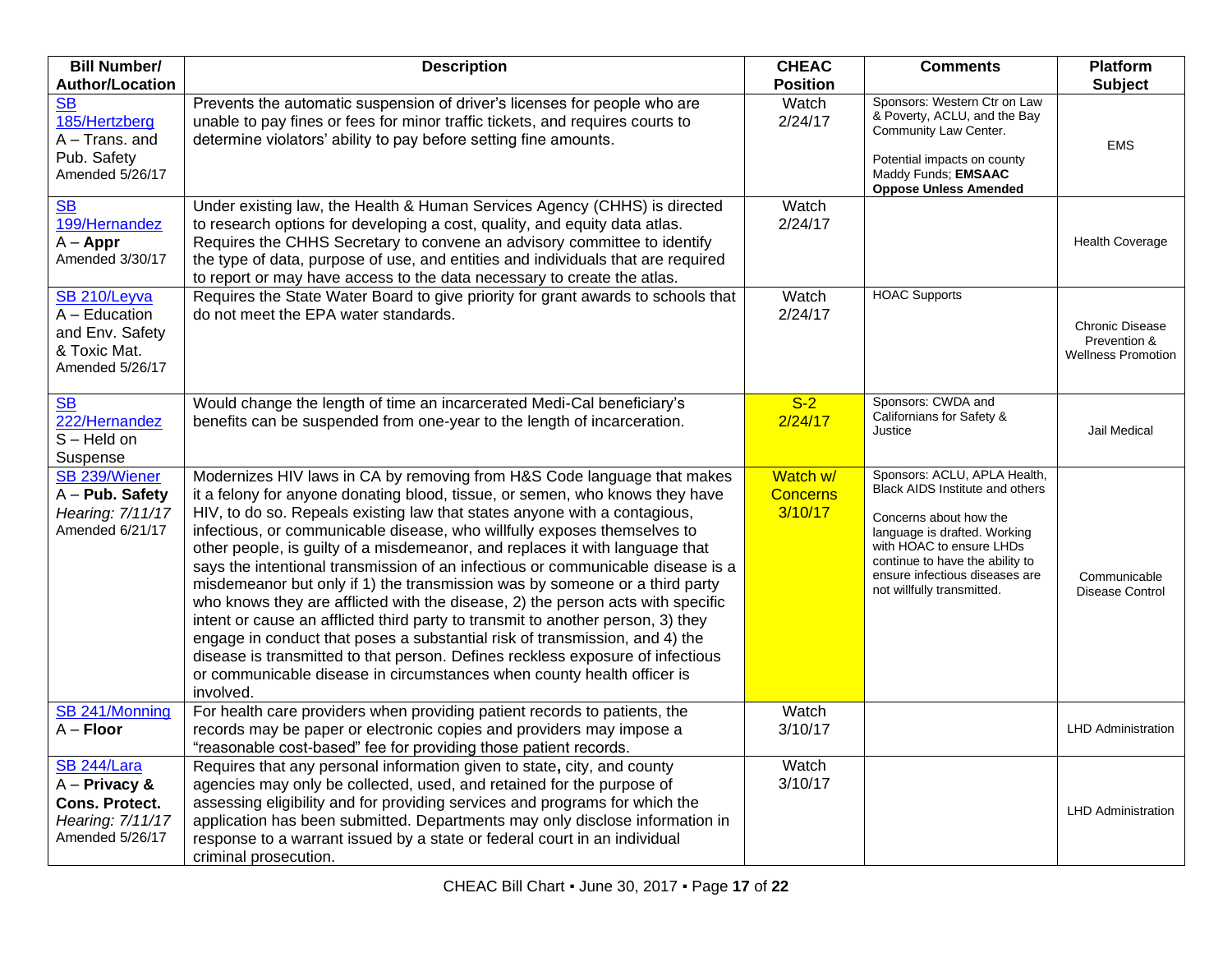| <b>Bill Number/</b>                | <b>Description</b>                                                                                                                                                  | <b>CHEAC</b>     | <b>Comments</b>                             | Platform                                 |
|------------------------------------|---------------------------------------------------------------------------------------------------------------------------------------------------------------------|------------------|---------------------------------------------|------------------------------------------|
| <b>Author/Location</b>             |                                                                                                                                                                     | <b>Position</b>  |                                             | <b>Subject</b>                           |
| <b>SB</b><br>250/Hertzberg         | Prohibits school personnel from using the denial or delay of a school meal as a<br>way to punish a child and to establish rules for resolving school meal fees debt | Watch<br>3/10/17 | Sponsor: Western Center on<br>Law & Poverty |                                          |
| $A - Appr$                         | owed by the child's parent. Requires the school to exhaust all options to                                                                                           |                  |                                             | <b>Health Equity</b>                     |
| Amended 6/29/17                    | directly certify students for free or reduced-price meals before notifying                                                                                          |                  |                                             |                                          |
|                                    | parents of negative balance of school meal account.                                                                                                                 |                  |                                             |                                          |
| SB 300/Monning                     | Requires safety warning labels, stating that "drinking beverages with added                                                                                         | $S-1$            | Same as last year's SB 203                  |                                          |
| $S - Health$                       | sugar contributes to obesity, diabetes and tooth decay" be placed on sugar-                                                                                         | 3/10/17          | (Monning), which did not move               |                                          |
| <b>TWO YEAR BILL</b>               | sweetened beverages (SSB) by 7/1/18. Safety warnings would also be placed                                                                                           |                  | from Committee.                             | <b>Chronic Disease</b>                   |
|                                    | on vending machines, dispensing machines and point of purchase for any                                                                                              |                  | HOAC supports.                              | Prevention &                             |
|                                    | sealed SSB. Assesses fines for violations to be allocated to local enforcement                                                                                      |                  |                                             | <b>Wellness Promotion</b>                |
|                                    | agencies.                                                                                                                                                           |                  |                                             |                                          |
| SB 323/Mitchell                    | Allows FQHCs and RHCs to have Drug Medi-Cal, specialty health services,                                                                                             | $S-2$            | CBHDA supports.                             |                                          |
| $A - Appr$                         | and specialty mental health services, reimbursed as contracted with a county                                                                                        | 4/13/17          |                                             | Health Coverage/<br><b>Health Reform</b> |
| Amended 4/25/17                    | or DHCS as specified.                                                                                                                                               |                  |                                             |                                          |
| SB 350/Galgiani                    | Authorizes the disclosure of information between a county correctional facility,                                                                                    | Watch            | <b>HOAC Supports</b>                        |                                          |
| $S - Held$ on                      | a county medical facility, a state correctional facility, or a state hospital to                                                                                    | 3/10/17          |                                             | Jail Medical                             |
| Suspense                           | ensure the continuity of health care for the inmate being transferred.                                                                                              |                  |                                             |                                          |
| Amended 4/25/17                    |                                                                                                                                                                     | $S-2$            |                                             |                                          |
| <b>SB 382/Pan</b><br>$S - Held$ on | Creates the CDPH California Mosquito and Research Program Account to<br>fund mosquito-borne illness surveillance and research. Appropriates \$2 million             | 4/19/17          |                                             |                                          |
| Suspense                           | from the General Fund, \$1.5 million of which would fund the California                                                                                             |                  |                                             |                                          |
|                                    | Vectorborne Disease Surveillance System (CalSurv) to maintain an interactive                                                                                        |                  |                                             |                                          |
|                                    | web site for mosquito-borne virus and surveillance control data management                                                                                          |                  |                                             | Communicable                             |
|                                    | and dissemination, to provide confirmation of tests done by local or state                                                                                          |                  |                                             | <b>Disease</b>                           |
|                                    | agencies, and to work in conjunction with local mosquito abatement and vector                                                                                       |                  |                                             |                                          |
|                                    | control districts to conduct research on arbovirus surveillance, transmission of                                                                                    |                  |                                             |                                          |
|                                    | vector-borne diseases, and mosquito ecology and control.                                                                                                            |                  |                                             |                                          |
| SB 384/Wiener                      | Allows bars to apply to the Department of Alcoholic Beverage Control (ABC) to                                                                                       | W/BB             | <b>HOAC Opposes</b>                         |                                          |
| $A - Gov.$ Org.                    | extend hours of alcohol sales from 2:00 am to 4:00 am upon completion of                                                                                            | 5/4/17           |                                             | Injury Prevention                        |
| Hearing: 7/5/17                    | local jurisdiction requirements, as specified.                                                                                                                      |                  |                                             |                                          |
| Amended 6/29/17                    |                                                                                                                                                                     |                  | Same as See also AB 725.                    |                                          |
| SB 386/Glazer                      | Bans smoking and disposal of cigar/cigarette waste at a state coastal beach,<br>all parks, public campgrounds, monument sites, landmark sites and sites of          | $S-1$<br>3/10/17 | Last year's SB 1300 (Block) -               |                                          |
| $A - Appr$                         | historical interest deemed by the state. Smoking includes the use of e-                                                                                             |                  | vetoed by the Gov.                          | <b>Tobacco Control</b>                   |
| Amended 6/28/17                    | cigarettes. Permits Director of Parks and Recreation to exempt certain                                                                                              |                  |                                             |                                          |
|                                    | areas of state parks from smoking ban.                                                                                                                              |                  |                                             |                                          |
|                                    |                                                                                                                                                                     |                  |                                             |                                          |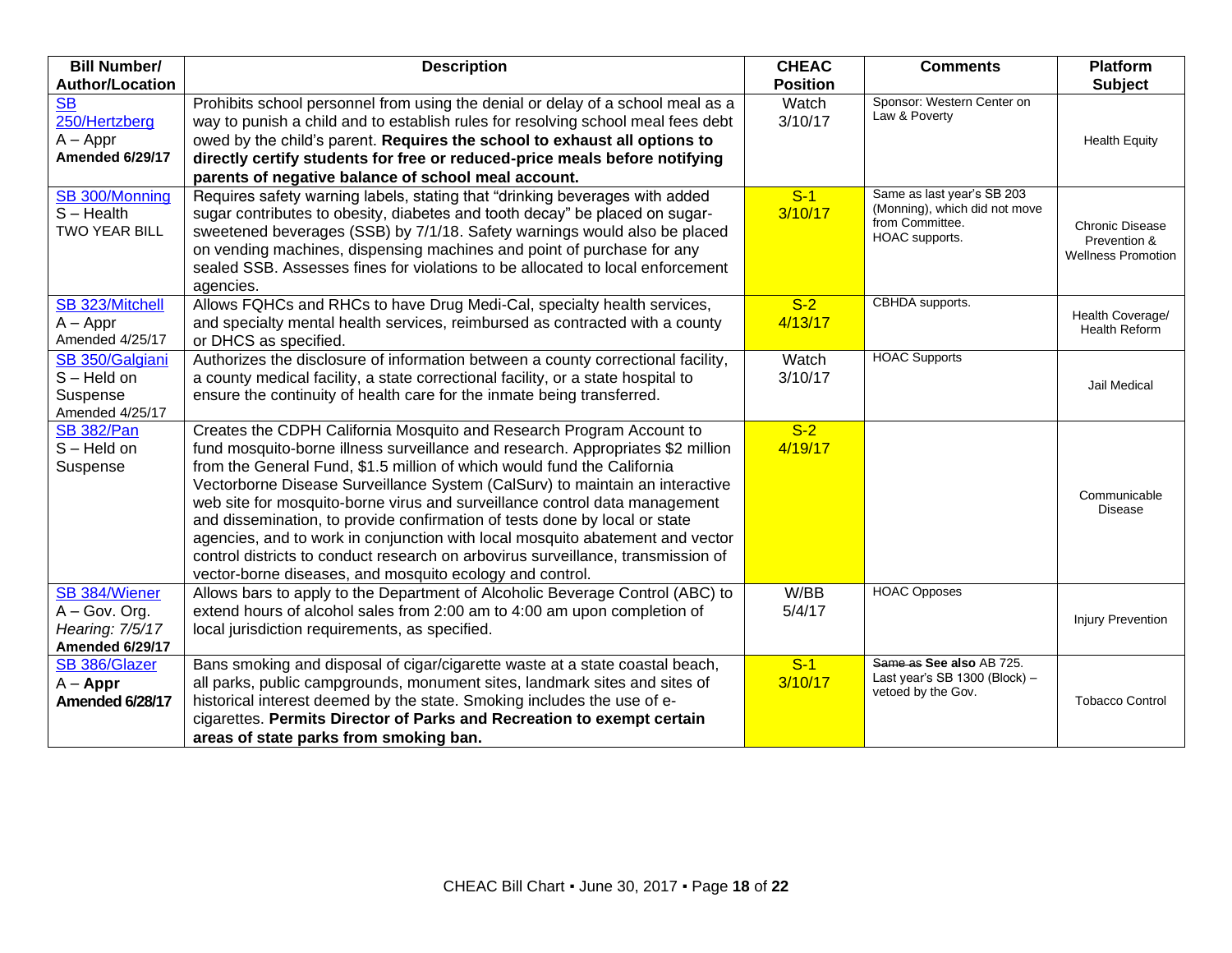| <b>Bill Number/</b>                                                                                                  | <b>Description</b>                                                                                                                                                                                                                                                                                                                                                                                                                                                                                                                                                                                       | <b>CHEAC</b>                                      | <b>Comments</b>                          | <b>Platform</b>              |
|----------------------------------------------------------------------------------------------------------------------|----------------------------------------------------------------------------------------------------------------------------------------------------------------------------------------------------------------------------------------------------------------------------------------------------------------------------------------------------------------------------------------------------------------------------------------------------------------------------------------------------------------------------------------------------------------------------------------------------------|---------------------------------------------------|------------------------------------------|------------------------------|
| <b>Author/Location</b>                                                                                               |                                                                                                                                                                                                                                                                                                                                                                                                                                                                                                                                                                                                          | <b>Position</b>                                   |                                          | <b>Subject</b>               |
| <b>SB</b><br>419/Portantino<br>$S - Business$ .<br>Professions &<br>Econ Develop<br>Amended 4/17/17<br>TWO YEAR BILL | When prescribers prescribe opioids to minors, they would be required to<br>educate the minor's guardian on other available medical treatments other than<br>opioids, nonopioid alternatives, the risks & benefits of narcotic medications, the<br>safe storage and appropriate disposal of these medications, and the illegality<br>of sharing or misusing the medication. Exempts minors that are cancer<br>patients, hospice or palliative care patients, or patients with a terminal illness.<br>Requires the Medical Board of California to convene a task force to update<br>prescribing standards. | Watch<br>3/23/17                                  |                                          | Drug & Alcohol<br>Services   |
| <b>SB 426/Pan</b><br>$A - Appr$<br>Amended 5/26/17                                                                   | Establishes a community-based home visitation pilot program in three counties<br>to provide child abuse and neglect prevention and intervention services though<br>one family resource center in each county contingent on an appropriation.<br>Specifies use of a volunteer home visitation program model through family<br>resources center pilots. Pilots may integrate the program into their county<br>system improvement plan.                                                                                                                                                                     | Watch<br>3/10/17                                  |                                          | Maternal & Child<br>Health   |
| <b>SB 432/Pan</b><br>$A - Appr$<br>Amended 6/22/17                                                                   | Requires that health facilities' infection preventionists notify the designated<br>officer of prehospital EMS personnel and the county health officer when<br>determined it is necessary that prehospital EMS personnel have been exposed<br>to an infectious disease. The designated officer is required to immediately<br>notify the prehospital EMS employee. Requires prehospital EMS employers<br>and hospitals to post online the contact information of the designated officer<br>and infection preventionist.                                                                                    | Watch<br>3/10/17                                  | Sponsor: CA Professional<br>Firefighters | <b>EMS</b>                   |
| SB 442/Newman<br>$A -$ Health<br>Hearing: 7/11/17<br>Amended 3/20/17                                                 | Requires that a swimming pool or spa to be equipped with two drowning safety<br>features, when a building permit is issued for a new construction or remodel of<br>a swimming pool or spa at a private single-family home. In connection of a<br>transfer of a home with a swimming pool or spa, requires a home inspection<br>report to identify drowning safety features, if any.                                                                                                                                                                                                                      | Watch<br>3/30/17                                  |                                          | Injury Prevention            |
| <b>SB 456/Pan</b><br>$A - Appr$<br>Amended 6/19/17                                                                   | Authorizes FQHCs or RHCs to enter into an agreement with a managed care<br>entity, county, health care district, community-based organization, or individual<br>health care or social services provider for the provision of services that follow<br>the patient, particularly those that promote continuity of care and contribute to<br>overall patient wellness. Payments would not be impact the PPS rate.                                                                                                                                                                                           | Watch<br>3/10/17                                  |                                          | Access to Health<br>Services |
| <b>SB 562/Lara</b><br>In Assembly<br>Amended 5/26/17                                                                 | Establishes the Healthy California program contingent on the availability of<br>funds in order to provide universal health coverage to every Californian based<br>on their ability to pay.                                                                                                                                                                                                                                                                                                                                                                                                               | <b>Special</b><br><b>Interest Bill</b><br>3/30/17 | Sponsor: CA Nurses<br>Association        | <b>Health Coverage</b>       |
| <b>SB</b><br>608/Hernandez<br>$A - Appr$<br>Amended 3/28/17                                                          | Makes changes to the second program period payments to designated public<br>hospitals under the Medi-Cal Hospital Reimbursement Improvement Act<br>(Quality Assurance Fee).                                                                                                                                                                                                                                                                                                                                                                                                                              | Watch<br>3/30/17                                  |                                          | <b>Health Coverage</b>       |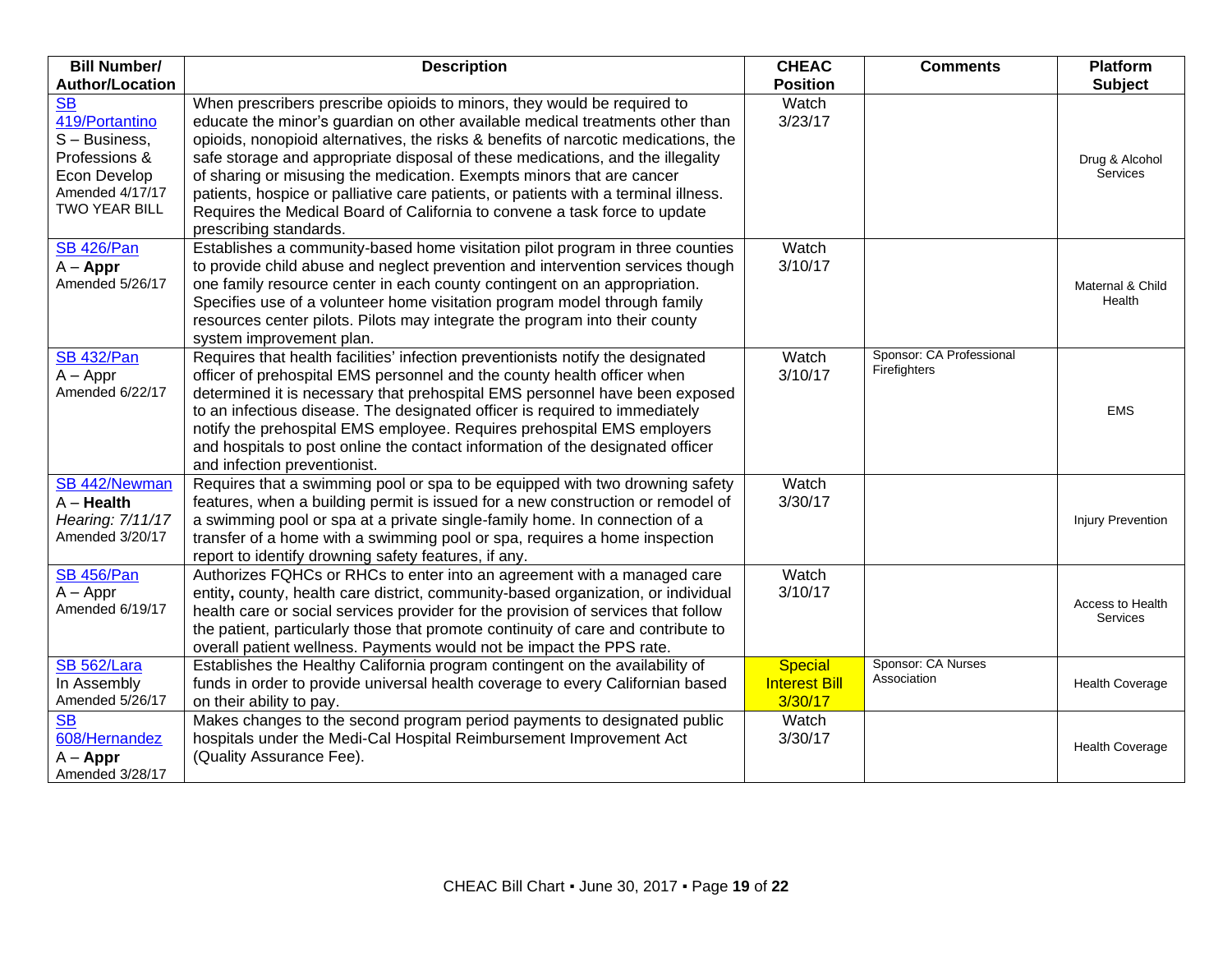| <b>Bill Number/</b>                                                                      | <b>Description</b>                                                                                                                                                                                                                                                                                                                                                                                                                                                                                                                                                                                                                                                                     | <b>CHEAC</b>     | <b>Comments</b>                                                                        | <b>Platform</b>                  |
|------------------------------------------------------------------------------------------|----------------------------------------------------------------------------------------------------------------------------------------------------------------------------------------------------------------------------------------------------------------------------------------------------------------------------------------------------------------------------------------------------------------------------------------------------------------------------------------------------------------------------------------------------------------------------------------------------------------------------------------------------------------------------------------|------------------|----------------------------------------------------------------------------------------|----------------------------------|
| <b>Author/Location</b>                                                                   |                                                                                                                                                                                                                                                                                                                                                                                                                                                                                                                                                                                                                                                                                        | <b>Position</b>  |                                                                                        | <b>Subject</b>                   |
| SB 623/Monning<br>A - Env. Safety<br>& Toxic Mat.<br>Hearing: 7/11/17<br>Amended 6/26/17 | Establishes the Safe and Affordable Drinking Water Fund to assist<br>communities and individual domestic well users to address<br>contaminants in drinking water. Removes requirements for local health<br>officers to conduct sampling, testing, and evaluation of all small public<br>water systems and instead requires the State Water Resources and                                                                                                                                                                                                                                                                                                                               | Watch<br>3/10/17 |                                                                                        | <b>Health Equity</b>             |
|                                                                                          | Control Board to develop new regulations for testing by 01/2019. Other<br>technical provisions.                                                                                                                                                                                                                                                                                                                                                                                                                                                                                                                                                                                        |                  |                                                                                        |                                  |
| SB 663/Nielsen<br>$A - Bus.$ & Prof.<br>Amended 6/29/17                                  | Deems the packaging or labeling of cannabis products as appealing to children<br>if it includes transparent packaging, if the product resembles any existing<br>candy, snack food, baked good, or beverage, if the product includes any<br>statement, artwork or design that's misleading to a person under 21, if it<br>includes any cartoon, logo, colors, image, or design feature making it attractive<br>to children, or if it includes a name or slogan appealing to those under 21.                                                                                                                                                                                             | $S-2$<br>6/22/17 | Similar to AB 350.                                                                     | Cannabis                         |
| <b>SB 698/Hill</b><br>S-Held on<br>Suspense<br>Amended 5/2/17                            | Makes it a crime to drink and drive and also have a certain level of THC in<br>one's blood. First violations would be an infraction and subsequent violations<br>would be a misdemeanor. Adds sunset date of 01/2021. Requires that a<br>person must fail a field sobriety test for probable cause to be established for a<br>blood test.                                                                                                                                                                                                                                                                                                                                              | Watch<br>3/10/17 |                                                                                        | Cannabis                         |
| SB 707/Cannella<br>$S - Health$<br><b>TWO YEAR BILL</b>                                  | Creates a Denti-Cal Advisory Group in DHCS to study the program's policies<br>and priorities, provide assistance and advice to DHCS, the Legislature, and the<br>Governor, on the program, and study and evaluate the program.                                                                                                                                                                                                                                                                                                                                                                                                                                                         | Watch<br>3/10/17 |                                                                                        | Dental Health<br><b>Services</b> |
| SB 708/Skinner<br>$S - Held$ on<br>Suspense<br>Amended 4/27/17                           | Requires the Secretary of the Department of Corrections and Rehabilitation to<br>establish and maintain an MOU with the federal Social Security Administration<br>(SSA) to allow a person currently incarcerated to apply for and receive a<br>replacement social security card and to allow SSA to process Supplemental<br>Security Income claims under the prerelease program. Also requires the DSS<br>to request a waiver from the federal Department of Agriculture to allow for the<br>preenrollment of otherwise eligible applicants to the CalFresh program up to<br>one month prior to the applicant's reentry into the community from either<br>county jail or state prison. | $S-2$<br>3/30/17 | Sponsors: CWDA, Root &<br>Rebound and the Ella Baker<br>Center<br><b>CSAC</b> supports | <b>Health Equity</b>             |
| SB 729/Stone<br>$S - Gov't$ Org<br>Amended 3/28/17<br>TWO YEAR BILL                      | Under declared emergencies, when local agencies apply for state financial<br>assistance, requires the director of OES to notify those local agencies of all<br>approved costs within 60 days from the date the investigation was completed                                                                                                                                                                                                                                                                                                                                                                                                                                             | Watch<br>3/30/17 |                                                                                        | PHEP                             |
| SB 760/Weiner<br>$S -$ Trans &<br>Housing<br><b>TWO YEAR BILL</b>                        | Establishes, within the Department of Transportation, a division of Active<br>Transportation responsible for the development of projects and programs that<br>increase bicycle and pedestrian safety and trips statewide as well as the<br>review of all state highway capital projects for the inclusion of bicycle and<br>pedestrian facilities where feasible.                                                                                                                                                                                                                                                                                                                      | Watch<br>3/10/17 |                                                                                        | <b>Built Environment</b>         |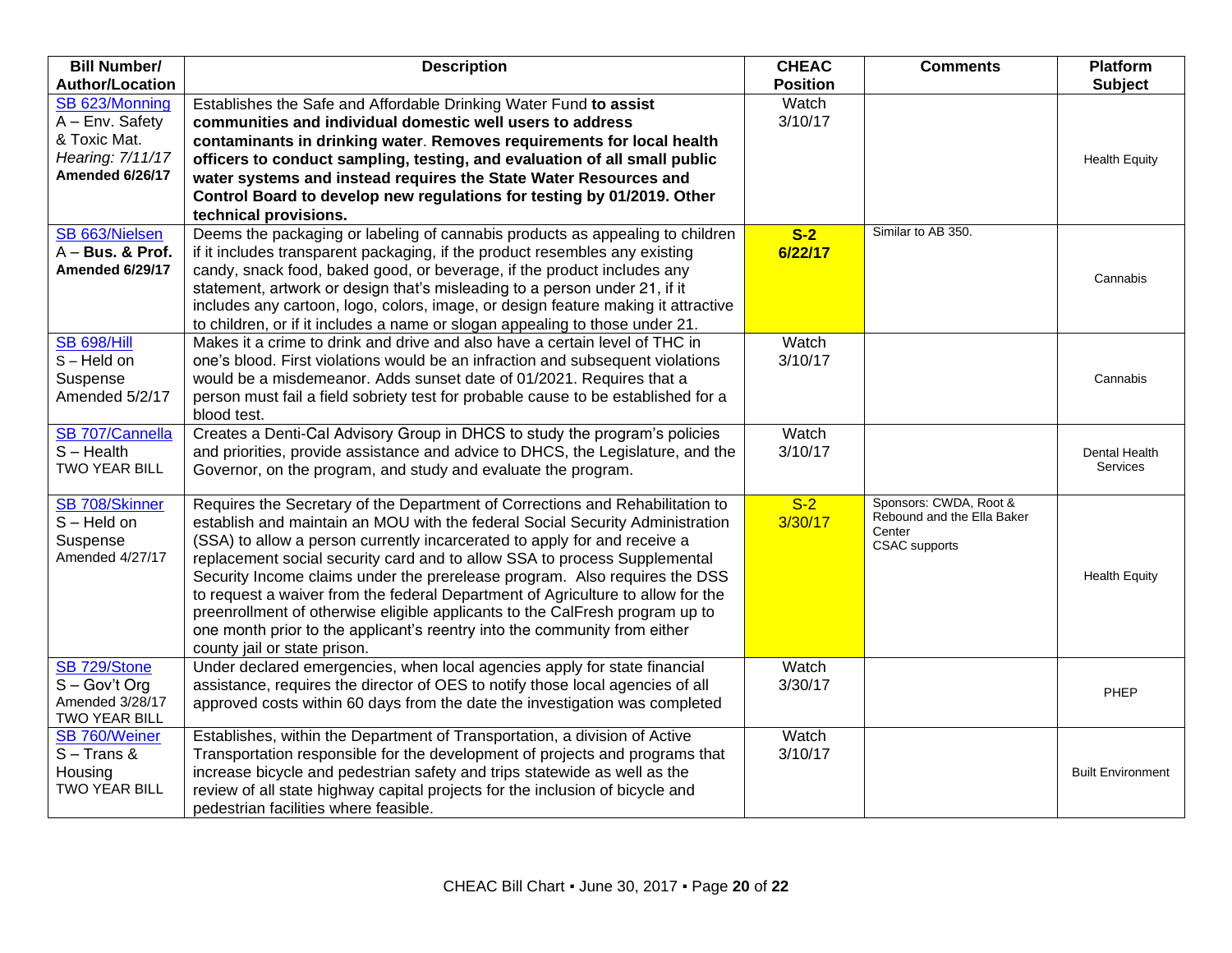| <b>Bill Number/</b>    | <b>Description</b>                                                                | <b>CHEAC</b>    | <b>Comments</b> | <b>Platform</b>                             |
|------------------------|-----------------------------------------------------------------------------------|-----------------|-----------------|---------------------------------------------|
| <b>Author/Location</b> |                                                                                   | <b>Position</b> |                 | <b>Subject</b>                              |
| SB 794/Stern           | Existing law requires any solid form edible cannabis product to be delineated     | Watch           |                 |                                             |
| $A - Health$ and       | or scored into serving sizes if the product contains more than one serving. This  | 4/13/17         |                 |                                             |
| Bus. & Prof.           | bill requires each individual serving of a cannabis product to be stamped or      |                 |                 | Cannabis                                    |
|                        | imprinted with a universal symbol for cannabis, and it would require cannabis     |                 |                 |                                             |
|                        | products to be sold in tamperproof, child resistant, and if it contains more than |                 |                 |                                             |
|                        | one serving, in resealable packaging.                                             |                 |                 |                                             |
| SR 37/Hertzberg        | Resolution to declare November 2017 as Diabetes Awareness Month.                  | $S-2$           |                 | <b>Chronic Disease</b>                      |
| S-Inactive File        |                                                                                   | 5/23/17         |                 |                                             |
|                        |                                                                                   |                 |                 | Prevention and<br><b>Wellness Promotion</b> |